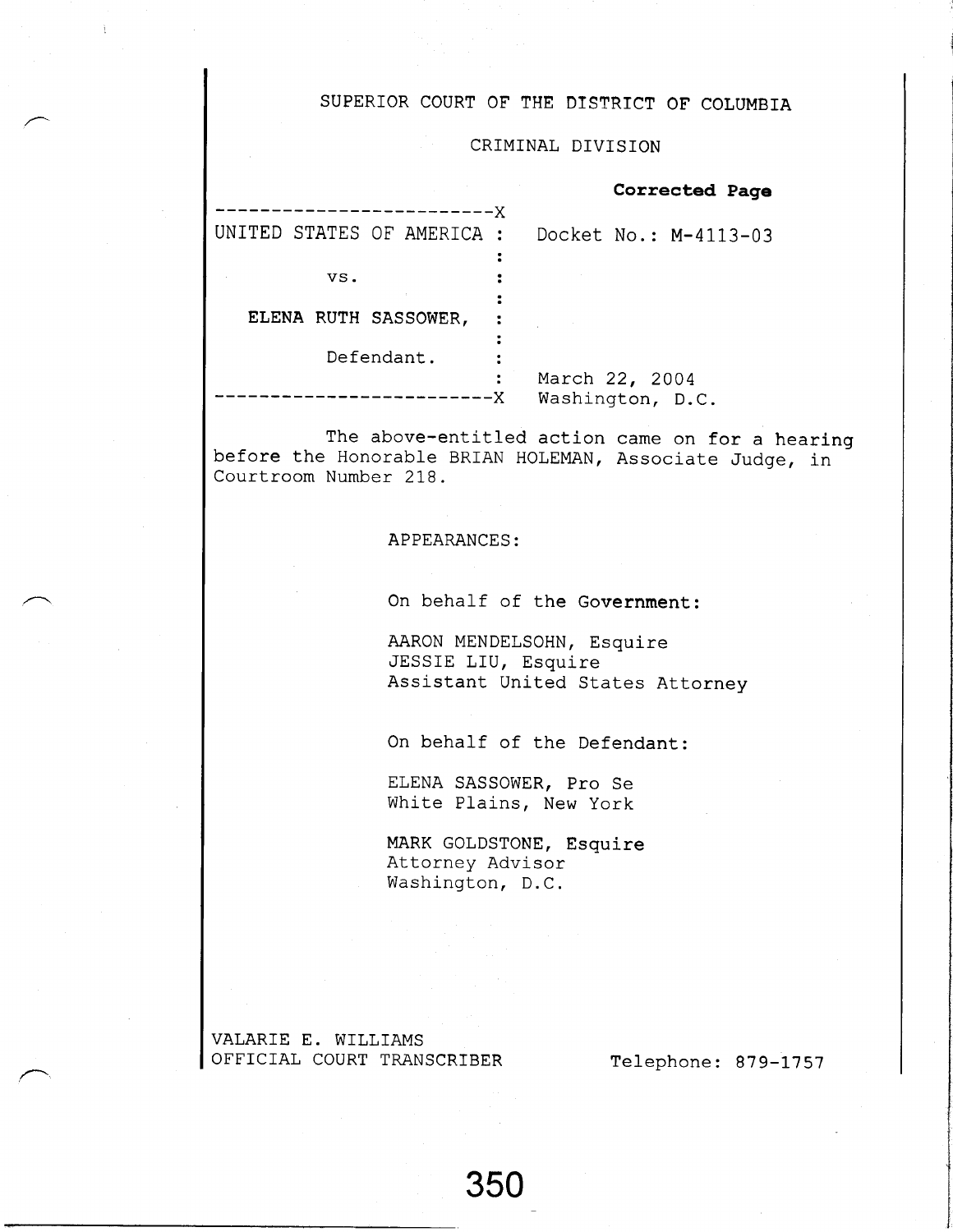|                | Corrected Page                                                                                                                                              |
|----------------|-------------------------------------------------------------------------------------------------------------------------------------------------------------|
| 1              | $\underline{P} \underline{R} \underline{O} \underline{C} \underline{E} \underline{E} \underline{D} \underline{I} \underline{N} \underline{G} \underline{S}$ |
| $\overline{c}$ | THE COURT: Who's appearing for the Government?                                                                                                              |
| $\overline{3}$ | MR. MENDELSOHN: Good afternoon, Your Honor. Aaron                                                                                                           |
| 4              | Mendelsohn for the United States. M-e-n-d-e-l-s-o-h-n.                                                                                                      |
| 5              | MS. LIU: Good afternoon, Your Honor. Jessie Liu                                                                                                             |
| 6              | for the United States. My last name is spelled, L-i-u.                                                                                                      |
| $\overline{7}$ | THE DEFENDANT: Elena Sassower, Defendant-Pro Se.                                                                                                            |
| 8              | THE COURT: Very well. This matter is currently                                                                                                              |
| 9              | set for trial on this calendar on April 5 <sup>th</sup> . It's my                                                                                           |
| 10             | understanding that there has been a motion to continue filed.                                                                                               |
| 11             | Mr. Goldstone, I'll hear from you on that issue.                                                                                                            |
| 12             | MR. GOLDSTONE: Yes, Your Honor. Thank you. I had                                                                                                            |
| 13             | filed a motion to continue this trial date beyond the April                                                                                                 |
| 14             | 5 <sup>th</sup> trial date and in the motion I set forth the reasons. I                                                                                     |
| 15             | can briefly summarize those reasons as that I have had a                                                                                                    |
| 16             | long-standing family vacation that was planned to be in                                                                                                     |
| 17             | Philadelphia, New York the entire week of April 5 <sup>th</sup> through                                                                                     |
| 18             | the 12 <sup>th</sup> , and I would not be available on the date that had                                                                                    |
| 19             | been set for trial which is April 5 <sup>th</sup> . And I would ask that                                                                                    |
| 20             | the Court move the trial date to May the 3rd, which is a date                                                                                               |
| 21             | that all parties on the defense side would be ready for.<br>And                                                                                             |
| 22             | my motion, you know, further describes my schedule and my                                                                                                   |
| 23             | time constraints and so forth, which I'll direct the Court to                                                                                               |
| 24             | if it doesn't have a copy handy.                                                                                                                            |
| 25             | THE COURT: No, I have a copy and I've read it, in                                                                                                           |

 $\overline{c}$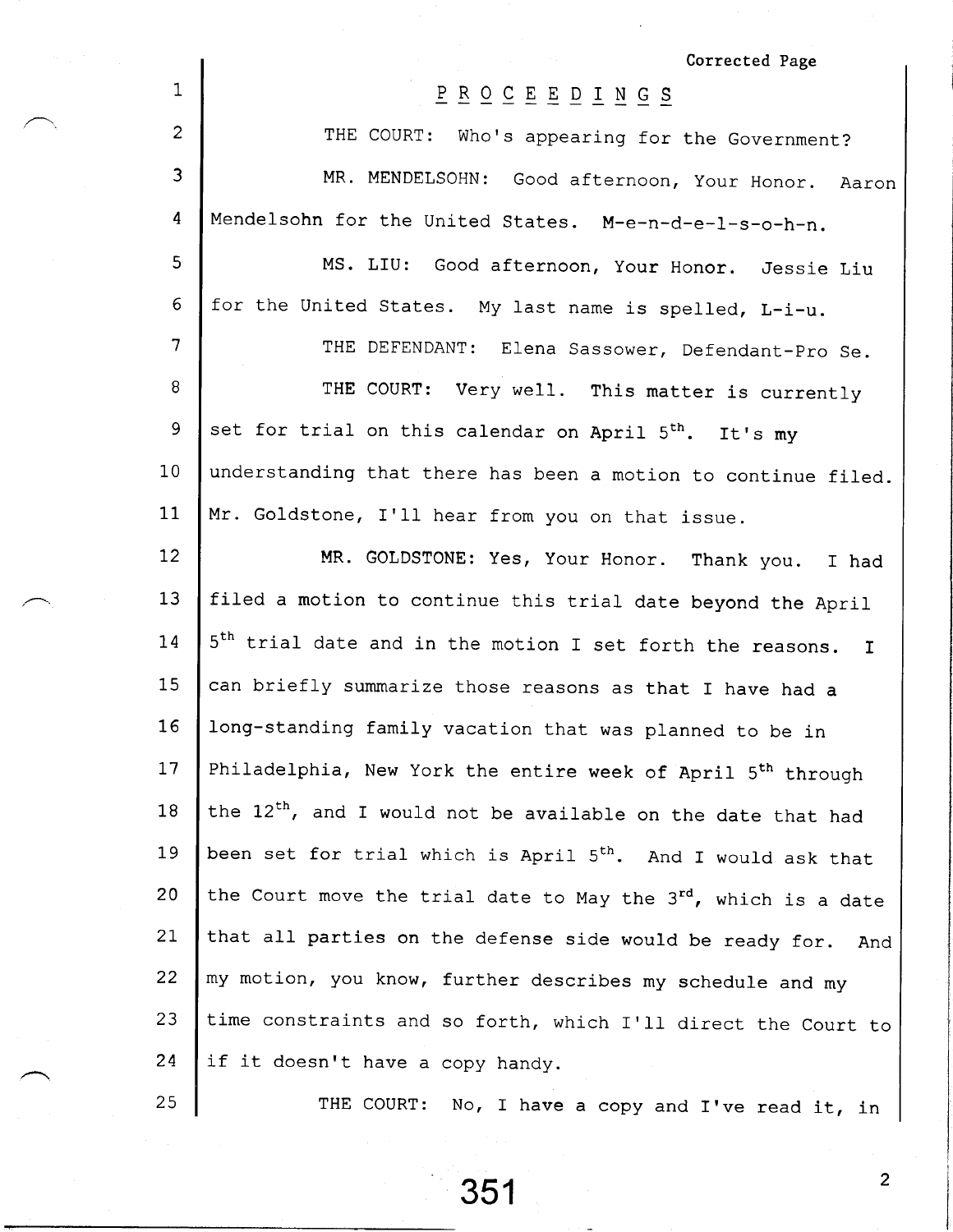|                 | Corrected Page                                                                      |
|-----------------|-------------------------------------------------------------------------------------|
| $\mathbf 1$     | fact.                                                                               |
| $\overline{c}$  | MR. GOLDSTONE: Right. I think the major issues I                                    |
| 3               | would have, Your Honor, is that the trial date in this case,                        |
| 4               | which is not going to be a one-day case, was set without my                         |
| 5               | input, and that I definitely will need until that May 3rd                           |
| 6               | date, given my calendar and given the complexity and the time                       |
| $7\phantom{.}$  | this case is going to take in order to be prepared for                              |
| 8               | trial.                                                                              |
| 9               | The other issue that is outstanding is, of course,                                  |
| 10 <sub>1</sub> | the matter of subpoenas. We have --                                                 |
| 11              | THE COURT: No, no, no. We'll address that                                           |
| 12              | separately. The first issue that we're gonna address is the                         |
| 13              | date of the trial. I don't see a subpoena as being at all                           |
| 14              | related to this issue of a continuance. We'll deal with that                        |
| 15              | as a separate Discovery issue.                                                      |
| 16              | Let me hear from the Government on this                                             |
| 17              | continuance.                                                                        |
| 18              | MS. LIU: Your Honor, of course, as the Court knows                                  |
| 19              | we've set this trial date for April 5 <sup>th</sup> . I received a                  |
| 20              | message from Mr. Goldstone shortly after the original March                         |
| 21              | 1st date at which he proposed a new trial date. He said he                          |
| 22              | couldn't make the April 5 <sup>th</sup> date. April 12 <sup>th</sup> was one of the |
| 23              | dates that he proposed and I told him that I would be                               |
| 24              | amenable to April 12 <sup>th</sup> . But I would prefer not to have this            |
| 25              | case moved into May because it is almost a year old and I                           |

352

 $\overline{3}$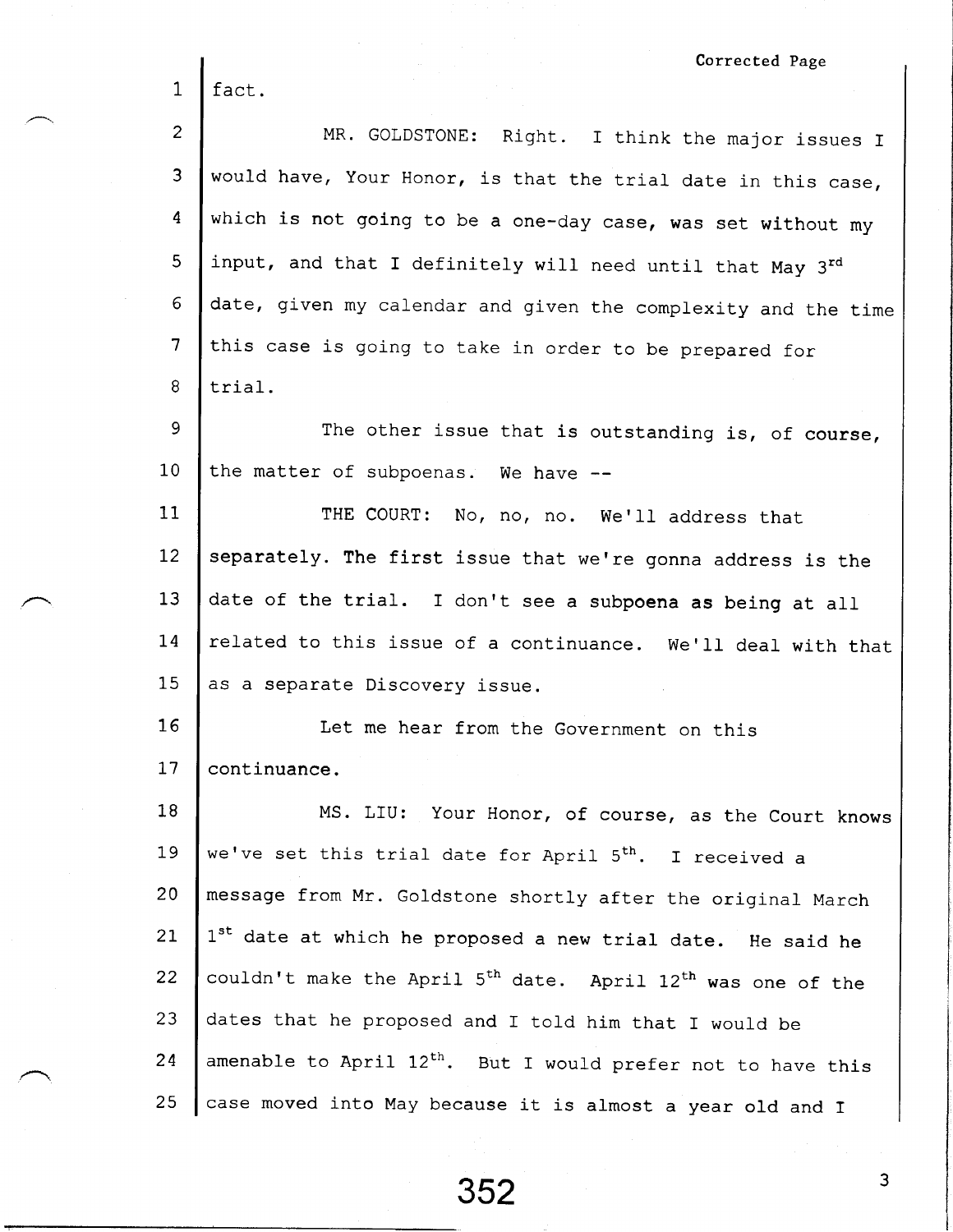| $\mathbf{1}$   | think at some point in May it will become a year old.                   |
|----------------|-------------------------------------------------------------------------|
| $\overline{2}$ | I called all of my witnesses and I ascertained that                     |
| $\overline{3}$ | they would be available for the 12 <sup>th</sup> . I then told          |
| 4              | Mr. Goldstone that I would agree to a continuance to April              |
| 5              | 12 <sup>th</sup> and at that point he told me that he no longer wanted  |
| 6              | April $12^{th}$ , that he wanted the trial date set for May $3^{rd}$ .  |
| $\overline{7}$ | And as I said briefly in my motion I'm not entirely                     |
| 8              | clear why that kind of extension is necessary. We were                  |
| 9              | originally going to go to trial on March 1st. Ms. Sassower's            |
| 10             | father fell ill on the $27th$ -- I think it was $26th$ of               |
| 11             | February, but it was only a few days before the trial date              |
| 12             | that we had to continue the original trial date, so in my               |
| 13             | mind most of the preparations in this case should have been             |
| 14             | done already.                                                           |
| 15             | And for those reasons, Your Honor, especially                           |
| 16             | because of the age of this case and because it has been set             |
| 17             | for trial before, the Government's position is that we should           |
| 18             | move as soon as all parties are available and it seems that             |
| 19             | April 12 <sup>th</sup> is a day that everyone is available.             |
| 20             | THE COURT: Very well.                                                   |
| 21             | THE DEFENDANT: May I be heard?                                          |
| 22             | THE COURT: Yes.                                                         |
| 23             | THE DEFENDANT: As it's been pointed out                                 |
| 24             | Mr. Goldstone is on trial on April 19 <sup>th</sup> . He will be        |
| 25             | returning from his vacation out of the office on the 12 <sup>th</sup> . |

 $\overline{\mathbf{4}}$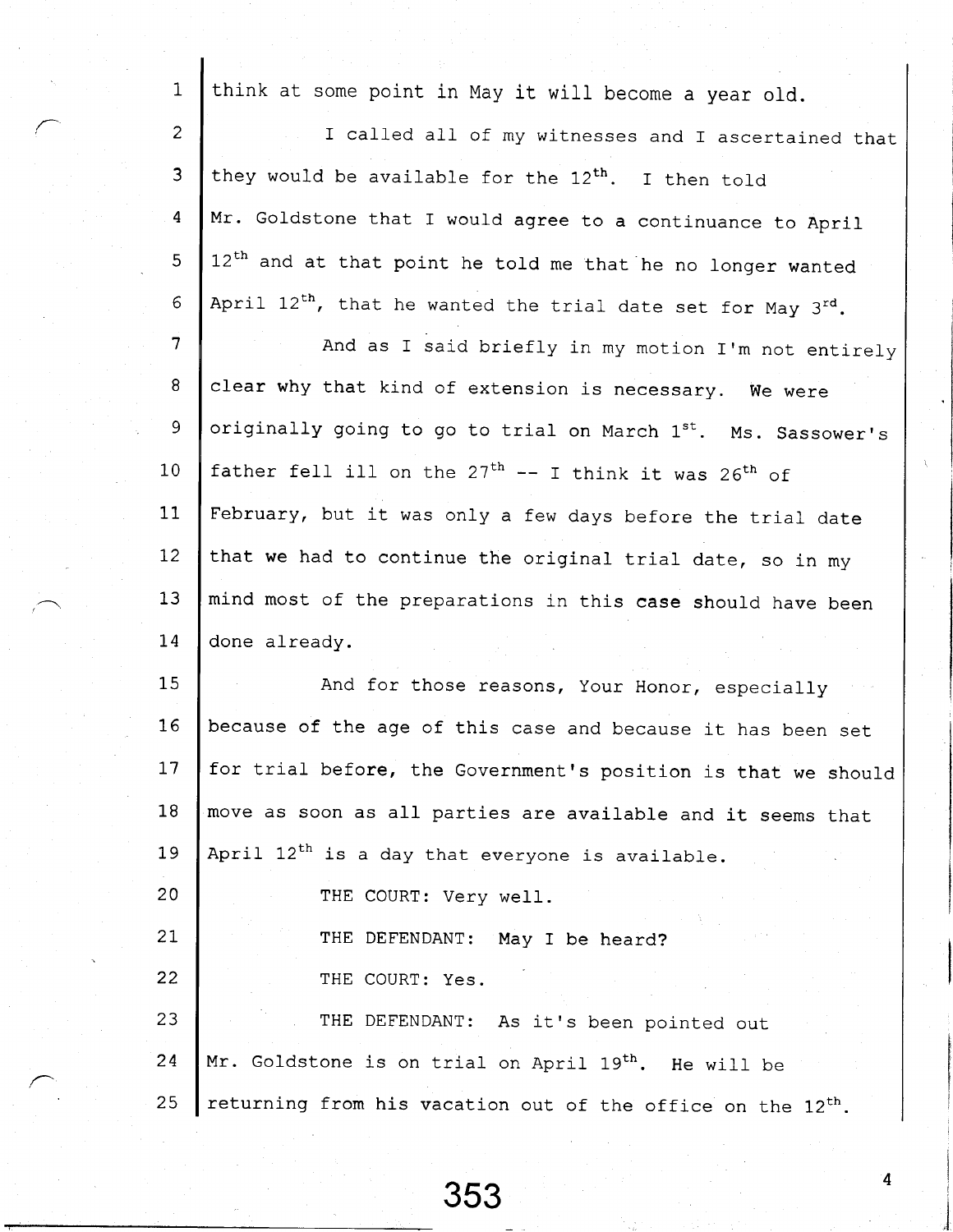|                 | Corrected Page                                                                     |
|-----------------|------------------------------------------------------------------------------------|
| 1               | He has that week in which to prepare for a seven defendant                         |
| $\overline{2}$  | trial the following week. And it is anticipated that this                          |
| 3               | trial will consume a full week. As he has --                                       |
| 4               | THE COURT: Well -- excuse me. I don't know where                                   |
| 5               | that anticipation, from whence that grew. That based upon my                       |
| 6               | understanding of the information we were talking about a                           |
| 7               | disruption of a Senate proceeding; this case is not going to                       |
| 8               | take a week to try. So it's a faulty premise, but go ahead.                        |
| 9               | THE DEFENDANT: They have shown no prejudice and                                    |
| 10              | certainly the difference between April 12 <sup>th</sup> and May 3 <sup>rd</sup> is |
| 11              | de minimis.                                                                        |
| 12              | I have rights and those rights include the calling                                 |
| 13              | of witnesses. It is -- is has been set forth that Congress                         |
| 14              | will out-of-session on April 12 <sup>th</sup> , that week, and,                    |
| 15              | presumably, those Senators and staff will not be available.                        |
| 16              | As indicated we have been advised by Senate legal                                  |
| 17 <sup>2</sup> | counsel that they intend to make a motion to quash nine                            |
| 18              | subpoenas that have been served. As yet we have not received                       |
| 19              | that motion to quash. But I certainly have no background in                        |
| 20              | such a motion. And when I receive it we'll have to spend                           |
| 21              | considerable amount of time in the library researching the                         |
| 22              | law, preparing opposition. I assume the Government would                           |
| 23.             | want to respond and I would assume Your Honor would want a                         |
| 24              | chance to $-$                                                                      |
| 25              | THE COURT: Well, Ms. Sassower --                                                   |

 $\overline{\mathbf{5}}$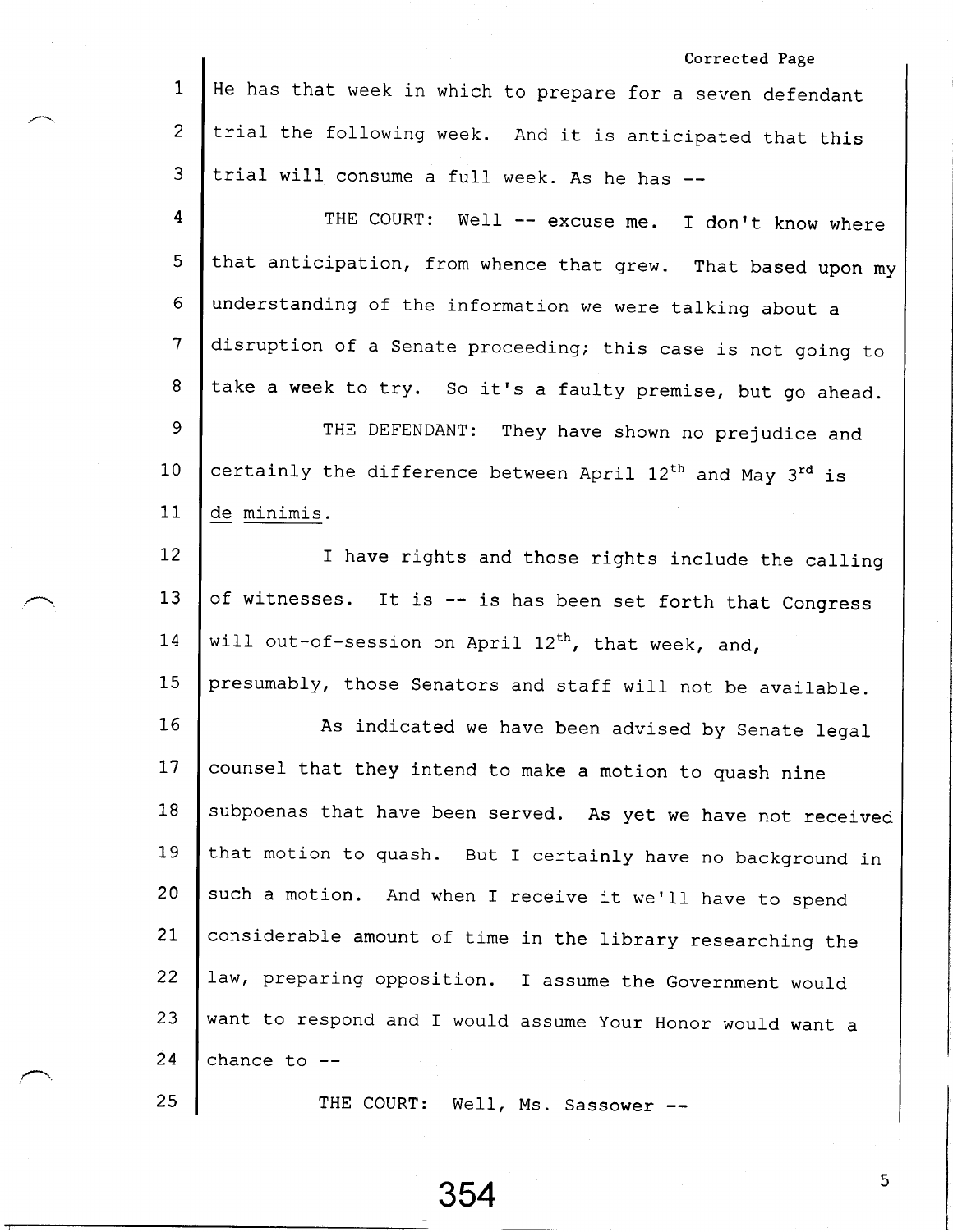| $\mathbf{1}$   | THE DEFENDANT: -- review the legal issues.                    |
|----------------|---------------------------------------------------------------|
| $\overline{c}$ | THE COURT: -- let us make something very clear. I             |
| $\overline{3}$ | don't want you to make any assumptions as to what the Court   |
| 4              | would wish to do. I'll make my desires and orders very clear  |
| 5              | so that everybody understands them.                           |
| 6              | What I want to hear right now is your argument that           |
| $\overline{7}$ | has not already been made by Mr. Goldstone with regard to the |
| 8              | matter being continued to May 3rd. Now do you have any other  |
| 9              | input on that issue before I address Mr. Goldstone?           |
| 10             | THE DEFENDANT: I do have a matter.                            |
| 11             | THE COURT: Then --                                            |
| 12             | THE DEFENDANT: And that takes the form of a                   |
| 13             | motion.                                                       |
| 14             | I believe this Court has no jurisdiction to proceed           |
| 15             | further.                                                      |
| 16             | THE COURT: Very well.                                         |
| 17             | THE DEFENDANT: And, ahh --                                    |
| 18             | THE COURT: Is there anything further?                         |
| 19             | THE DEFENDANT: Well, perhaps, you would like me to            |
| 20             | address the reasons why I believe this Court shouldn't have   |
| 21             | jurisdiction.                                                 |
| 22             | THE COURT: Well, let's put it this way,                       |
| 23             | Ms. Sassower, if you have a motion that is written, and I     |
| 24             | believe that your hand was just on a document, --             |
| 25             | THE DEFENDANT:<br>Yes, sir.                                   |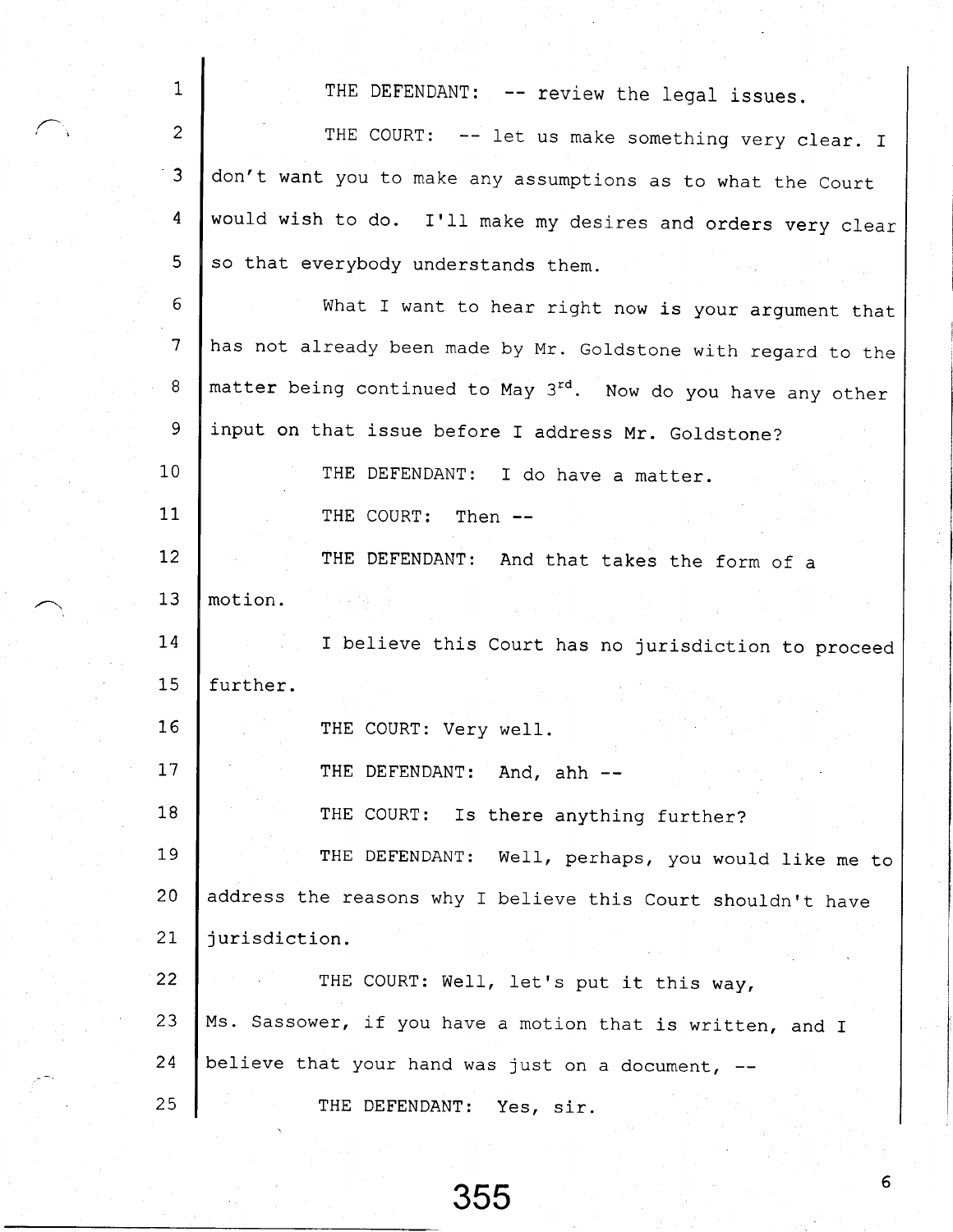| $\mathbf{1}$   | THE COURT: -- there's no reason, whatsoever, that I                         |
|----------------|-----------------------------------------------------------------------------|
| $\overline{2}$ | can't address that -- the written motion.                                   |
| 3              | My presumption is that if you had filed it --                               |
| 4              | THE DEFENDANT: It will be filed.                                            |
| 5              | THE COURT: -- then you have then served it on the                           |
| 6              | Government --                                                               |
| 7              | THE DEFENDANT: It will be served.                                           |
| 8              | THE COURT: -- and so I'd be interested to hear what                         |
| 9              | the Government has to say. But I will await until I receive                 |
| 10             | that to address it, at all.                                                 |
| 11             | I am solely concerned, right now, with setting a                            |
| 12             | trial date. I don't care to hear about the lack of                          |
| 13             | jurisdiction argument. That's not a matter that I'm going to                |
| 14             | entertain at this juncture. So unless you have something                    |
| 15             | else to shed on this May -- April $5^{TH}$ , May $3^{RD}$ , April $12^{th}$ |
| 16             | issue, then I'll call on Mr. Goldstone.                                     |
| $17$           | THE DEFENDANT: Well as I draw to the Court's                                |
| 18             | attention the Government has not indicated any prejudice by                 |
| 19             | the setting of the May 3rd date.                                            |
| 20             | THE COURT: Ms. Sassower, you made that argument                             |
| 21             | before.<br>I'm not asking for repetition. I just want to hear               |
| 22             | anything new that you have to add. Mr. Goldstone?                           |
| 23             | MR. GOLDSTONE: Yes, Your Honor.                                             |
| 24             | THE COURT: With regard to the issue of April 12 <sup>th</sup> ,             |
| 25             | it's my understanding that there was a prior, ahh --                        |

I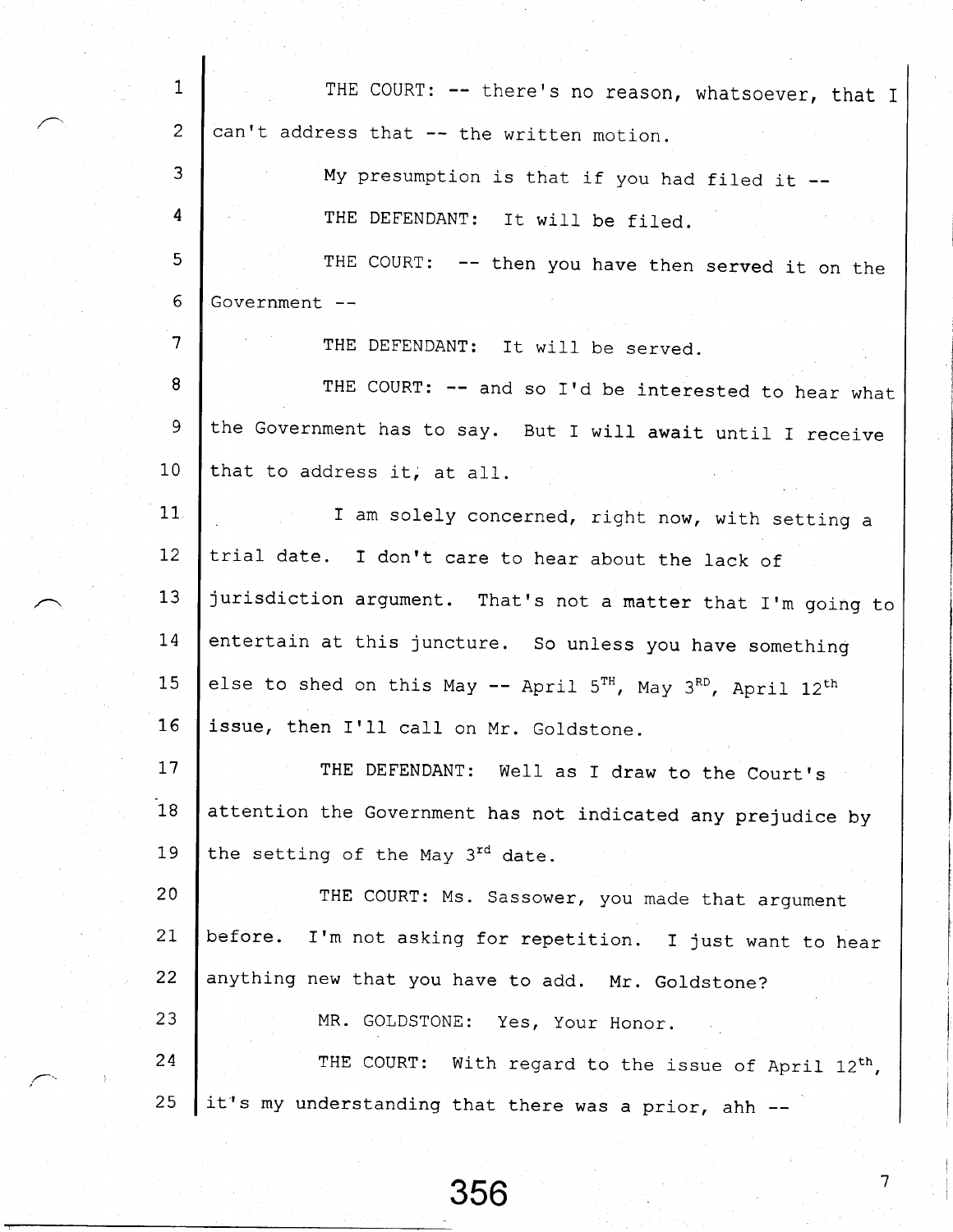| 1              | MR. GOLDSTONE: Communication.                                           |
|----------------|-------------------------------------------------------------------------|
| $\overline{c}$ | THE COURT: -- communication between you and the                         |
| 3              | Government --                                                           |
| 4              | MR. GOLDSTONE:<br>There was.                                            |
| 5              | THE COURT: -- stating your preference for an April                      |
| 6              | 12 <sup>th</sup> date. And I'd like to hear from you with regard to why |
| $\overline{7}$ | at one point your vacation ended before April 12th,                     |
| 8              | presumably, and now April 12 <sup>th</sup> is foreclosed as a date for  |
| 9              | trial in this case.                                                     |
| 10             | MR. GOLDSTONE: Well, I do apologize for that, Your                      |
| 11             | Honor. When I did communicate with Ms. Liu, I did suggest               |
| 12             | three trial dates. One -- the only one that is in question              |
| 13             | was the April 12 <sup>th</sup> date. I did suggest to her that I would  |
| 14             | be available on that date. What has changed? Nothing has                |
| 15             | changed, Your Honor. I think what changed was when I                    |
| 16             | realized I was going to be returning on the evening of the              |
| 17             | 11 <sup>th</sup> , be out-of-town without any possibility of giving     |
| 18             | responsible counsel to Ms. Sassower, that's when I said, you            |
| 19             | know what, I cannot do April $12^{th}$ .                                |
| 20             | I immediately got back in touch with Ms. Liu and I                      |
| 21             | said let's focus on the other two dates that were agreeable             |
| 22             | on my side. It was not an attempt to manipulate the Court.              |
| 23             | It was not an attempt to manipulate Ms. Liu. It was not an              |
| 24             | attempt to gain unfair advantage. It was simply an -- you               |
| 25             | know, my own ability -- my own intent to squeeze more into my           |

357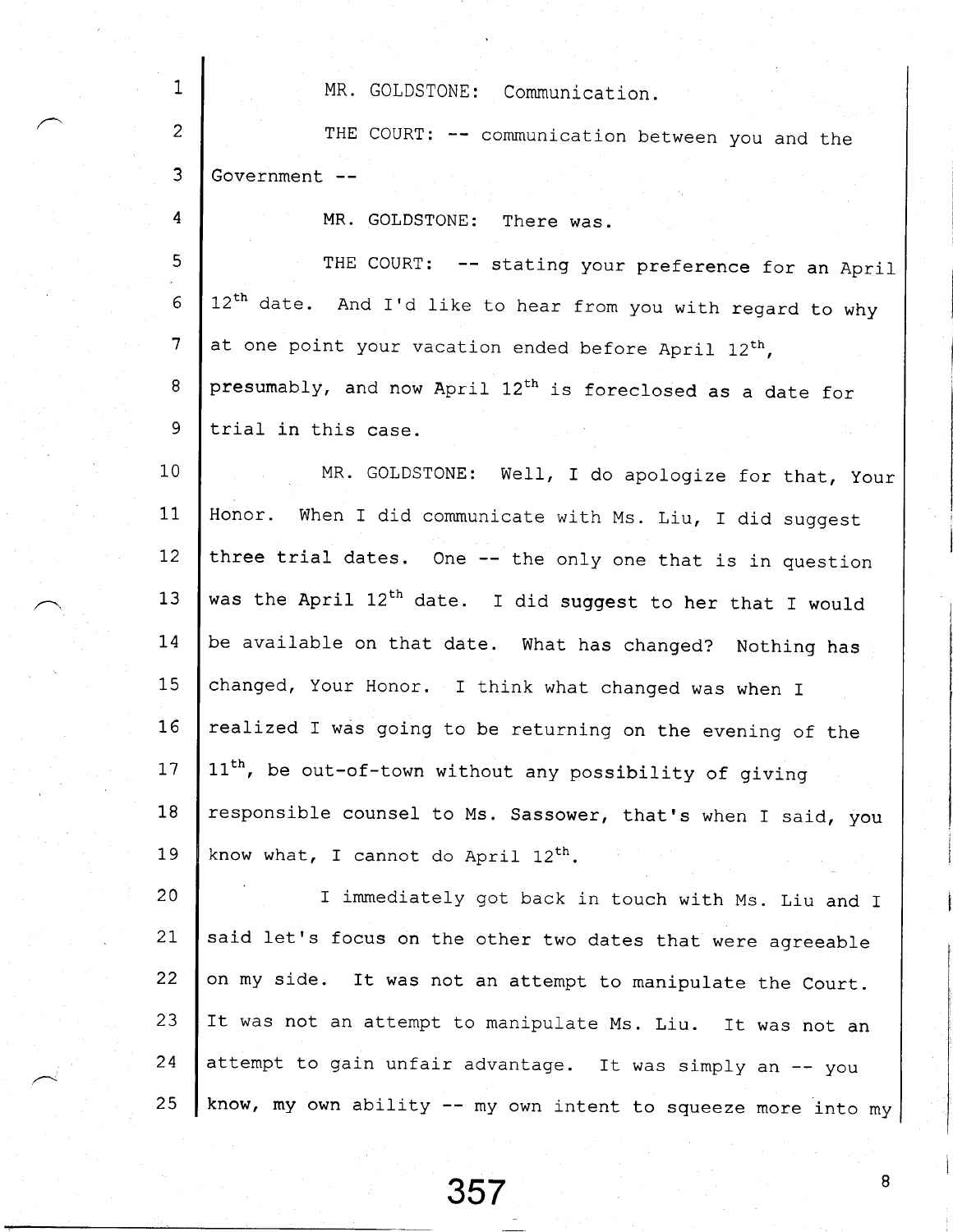work week than is humanly possible. When I actually looked 1 at returning the evening of April  $11^{th}$ , there's no way in 2 heck that I can be properly prepared for trial of this 3 4 significance.

5 6 7 8 9 THE COURT: Very well. Ms. Liu, on the specific issue of the April  $12^{th}$  proposed trial date, I'd like to know about the availability of your witnesses. Is it your representation to the Court that you have witnesses that -and they're all available on the 12<sup>th</sup>?

1 0 11  $12<sup>2</sup>$ 13  $14$ 15 16 MS. LIU: Our witnesses are all available on the  $12<sup>th</sup>$ . After I called them to tell them that Mr. Goldstone had suggested the 12<sup>th</sup> my understanding is that some of them scheduled some training for the week before thinking that the Defendant and her counsel would not be available. So April 5<sup>th</sup> may be now a little bit difficult for us. But I do know for a fact that everybody is available on April  $12^{th}$ .

 $17$ 1 8 l-9 2 0  $21$  $22 \overline{c}$  $23$ THE COURT: All right. What I'd like to know, Ms. Liu, if you can -- if you can speak to this, is whether there was any change in your witnesses position given that we had previously ordered April 5<sup>th</sup> and now we're contemplating some other date. was there any change in position by witnesses to make themselves available during the period of April  $5<sup>th</sup>$  and April  $12<sup>th</sup>$ ?

2 4 25 MS. LIU: your Honor, I had one witness who was scheduled to be on leave from April 5<sup>th</sup> through the 19<sup>th</sup>. And

9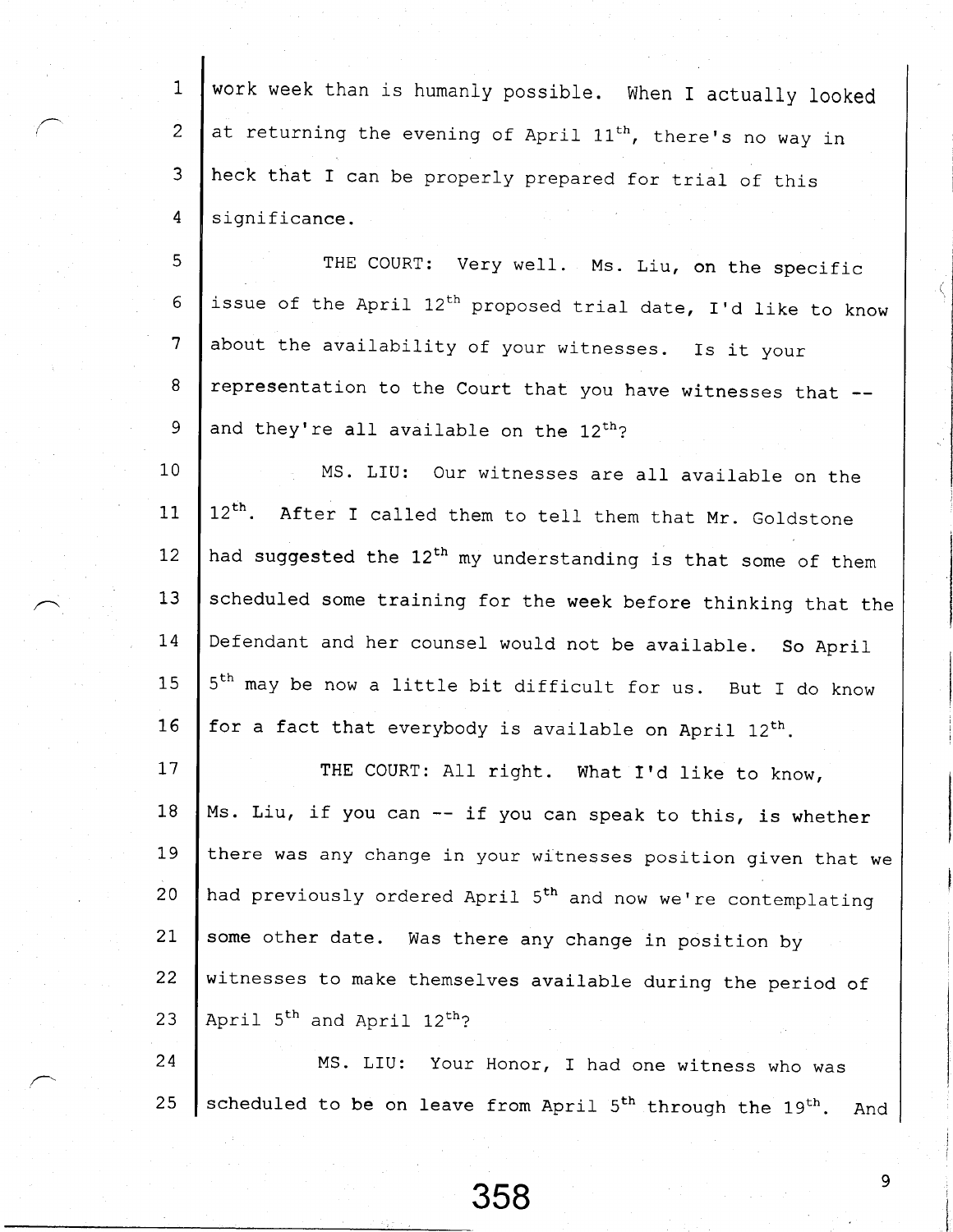| $\mathbf{1}$            | when we first heard that Your Honor had set April 5 <sup>th</sup> as      |
|-------------------------|---------------------------------------------------------------------------|
| $\overline{c}$          | trial date we informed the witness of that fact and she                   |
| 3                       | rescheduled her leave so that she would be available -- to be             |
| $\overline{\mathbf{4}}$ | available on the 5 <sup>th</sup> . She will also be available the week of |
| 5                       | the 12 <sup>th</sup> . She has now set her leave off for later in the     |
| 6                       | Spring and I'm not sure exactly when that is. But when we                 |
| $\overline{7}$          | talked about the 12 <sup>th</sup> she said she would be available on that |
| 8                       | date and that she had rescheduled her vacation and she was                |
| $\mathsf 9$             | pretty reluctant to reschedule it again, Your Honor. But I                |
| 10                      | don't know whether that vacation now encompasses May 3rd.                 |
| 11                      | THE COURT: Very well.                                                     |
| 12                      | (Pause)                                                                   |
| 13                      | THE DEFENDANT:<br>Where do my right to witnesses fit                      |
| 14                      | into this picture?                                                        |
| 15                      | THE COURT: Ms. Sassower, I haven't called on you.                         |
| 16                      | And in this courtroom I'll recognize you before you speak.                |
| 17 <sub>2</sub>         | I'm dealing with the calendar management issue here and I'd               |
| 18                      | like to address that before going forward.                                |
| 19                      | THE DEFENDANT: This case is not trial-ready, Your                         |
| 20                      | Honor.<br>Not remotely.                                                   |
| 21                      | THE COURT: All right. Ms. Liu, given the request                          |
| 22                      | of May 3 <sup>rd</sup> that was made in Mr. Goldstone's motion, I         |
| 23                      | understand that you filed an opposition, did you have the                 |
| 24                      | opportunity to speak with your witness, witnesses with                    |
| 25                      | specific regard to the 3rd?                                               |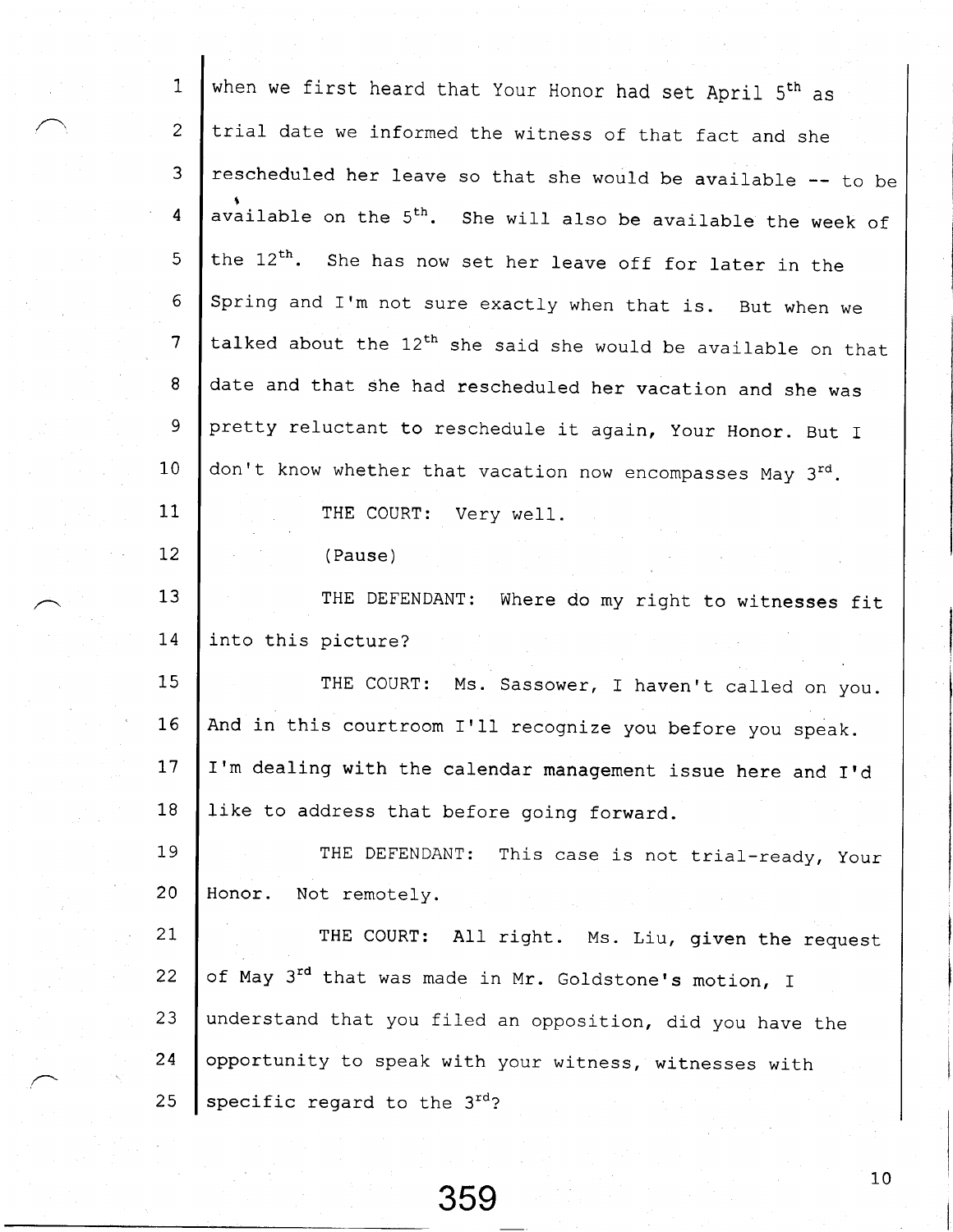## Corrected Page

| $\mathbf{1}$             | MS. LIU: Your Honor, I didn't do that and perhaps                                 |
|--------------------------|-----------------------------------------------------------------------------------|
| $\overline{2}$           | I should have. But when I received Mr. Goldstone's message,                       |
| 3                        | April 12 <sup>th</sup> was one of the dates he suggested and I assumed            |
| 4                        | that would be okay. And that was the one that I was strongly                      |
| 5                        | in favor of so I asked them about the 12 <sup>th</sup> . And it wasn't            |
| 6                        | until I told Mr. Goldstone that the 12 <sup>th</sup> was acceptable to us         |
| $\overline{\mathcal{L}}$ | that I heard that it was no longer acceptable to him.                             |
| 8                        | THE COURT: Very well. Okay. Mr. Goldstone,                                        |
| 9                        | unfortunately, I guess for you, my position in this case is                       |
| 10                       | that we were prepared to have this case go to trial on the                        |
| 11                       | 1st of March. And shortly before the case was to go to                            |
| 12                       | trial, we were notified of Ms. Sassower's emergency.                              |
| 13                       | Having formerly practiced as a lawyer my experience                               |
| 14                       | has been that the trial preparation that would have taken                         |
| 15                       | place in anticipation of that March 1st trial date frankly                        |
| $16 \,$                  | would or should have taken place at the time that we were                         |
| 17                       | notified of the emergency, therefore, I'm not convinced by                        |
| 18                       | this lack of preparation argument that I hear from the                            |
| 19                       | defense.                                                                          |
| 20                       | I'm going to set the trial date in this case for                                  |
| 21                       | April 12 <sup>th</sup> . In view of the trial date of April 12 <sup>th</sup> I am |
| 22                       | going to order that the parties exchange proposed voir dire                       |
| 23                       | questions by March -- strike that; April 2 <sup>nd</sup> . And I would            |
| 24                       | like any objections to those voir dire questions filed by                         |
| 25                       | April 8 <sup>th</sup> .                                                           |

360<sup>11</sup>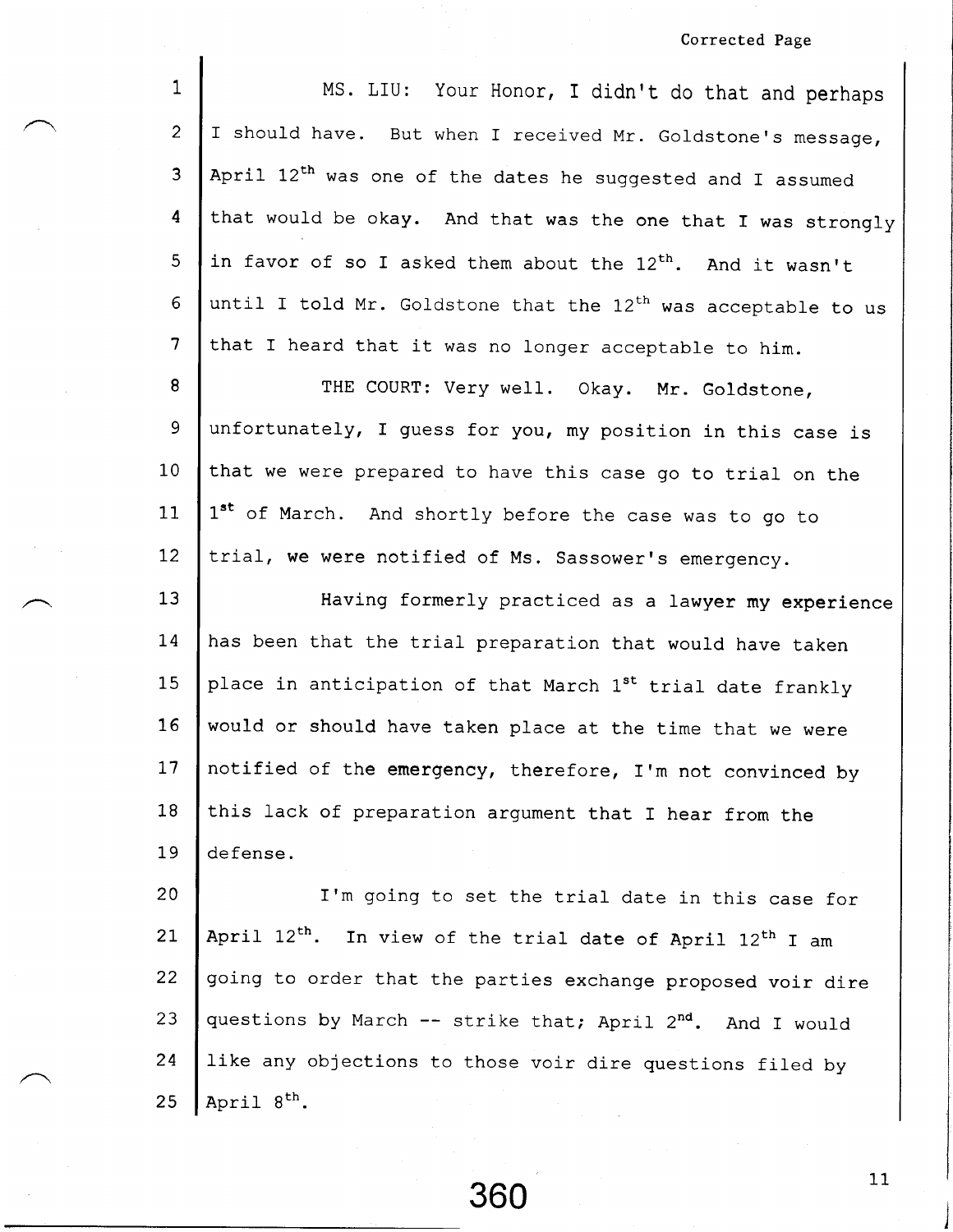| $\mathbf{1}$   | On the morning of April 12 <sup>th</sup> as a preliminary matter                       |
|----------------|----------------------------------------------------------------------------------------|
| $\overline{2}$ | I will address the voir dire questions and any objections,                             |
| 3              | thereto. All right --                                                                  |
| 4              | THE DEFENDANT: May I be heard, Your Honor?                                             |
| 5              | THE COURT: Just a minute, please. I'm in the                                           |
| 6              | middle of a ruling.                                                                    |
| $\overline{7}$ | With regard to any preliminary matters that the                                        |
| 8              | parties anticipate I'd like a brief listing of those matters                           |
| 9              | also filed on April 8 <sup>th</sup> , that way the Court will have                     |
| 10             | essentially the weekend to address these preliminary matters                           |
| 11             | and we won't appear on the 12 <sup>th</sup> having received these matters              |
| 12             | cold.                                                                                  |
| 13             | So exchange voir dire questions on April 2nd.                                          |
| 14             | Objections to the other parties voir dire questions on the                             |
| 15             | 8 <sup>th</sup> . Also on the 8 <sup>th</sup> a listing of preliminary matters for the |
| 16             | Court's consideration.                                                                 |
| 17             | Now with regard to the specific issue of                                               |
| 18             | outstanding trial preparation in the nature of subpoenas                               |
| 19             | served upon members of Congress and their staff,                                       |
| 20             | Mr. Goldstone, I'll hear from you.                                                     |
| 21             | THE DEFENDANT:<br>Excuse me.<br>I am Pro Se. He is not                                 |
| 22             | my lawyer representing me. He is my legal advisor.                                     |
| 23             | THE COURT: Very well. Then I'll hear from you.                                         |
| 24             | And if I'm going to hear from you then I assume that                                   |
| 25             | Mr. Goldstone will only be discussing matters with you and I                           |

 $361$ <sup>12</sup>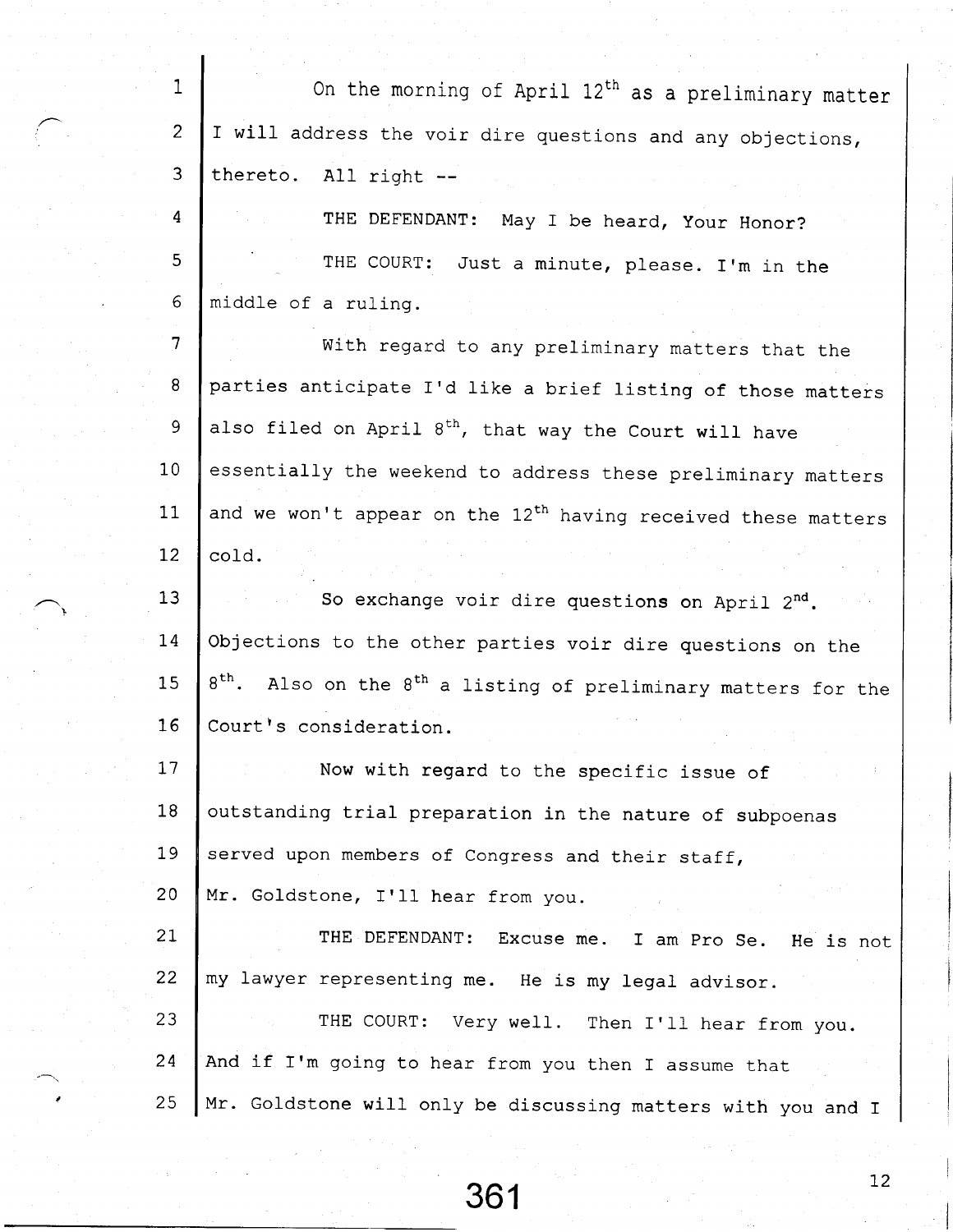| $\mathbf{1}$    | will then directly address you.                                 |
|-----------------|-----------------------------------------------------------------|
| $\overline{2}$  | THE DEFENDANT: Absolutely.                                      |
| 3               | THE COURT: Very well. On the issues of the                      |
| 4               | subpoenas that have been served upon members of Congress,       |
| 5 <sub>1</sub>  | it's my understanding from your prior statement that you had    |
| 6               | not received motions to quash from the, ahh --                  |
| $\overline{7}$  | THE DEFENDANT: Correct, Your Honor.                             |
| 8               | THE COURT: -- Congressional office that handles                 |
| 9               | these things. Well, the Court hasn't received any motions to    |
| 10              | quash, either.                                                  |
| 11              | I anticipate that we will receive motions to quash.             |
| 12 <sup>2</sup> | And at the time that those motions are filed presumably they    |
| 13 <sup>2</sup> | will be served and I will rule on the papers.                   |
| 14              | THE DEFENDANT: Well won't I need time to put in                 |
| 15              | opposition and to do research?                                  |
| 16              | THE COURT: Well you can file your opposition,                   |
| 17              | Ms.<br>Sassower, but the thing that you must understand is that |
| 18              | you have chosen to represent yourself, and, therefore, I will   |
| 19              | be holding you to the same standard that I would hold any       |
| 20              | other lawyer who appears in front of me. And that being the     |
| 21              | case, that being the case, following your receipt of the        |
| 22              | motion to quash, you may file your response to it and I will    |
| 23              | certainly consider it in my ruling.                             |
| 24              | It's very difficult for me to give you a timetable              |
| 25              | in that the Court itself has not received a motion to quash.    |

t

 $\mathbf{I}$ 

362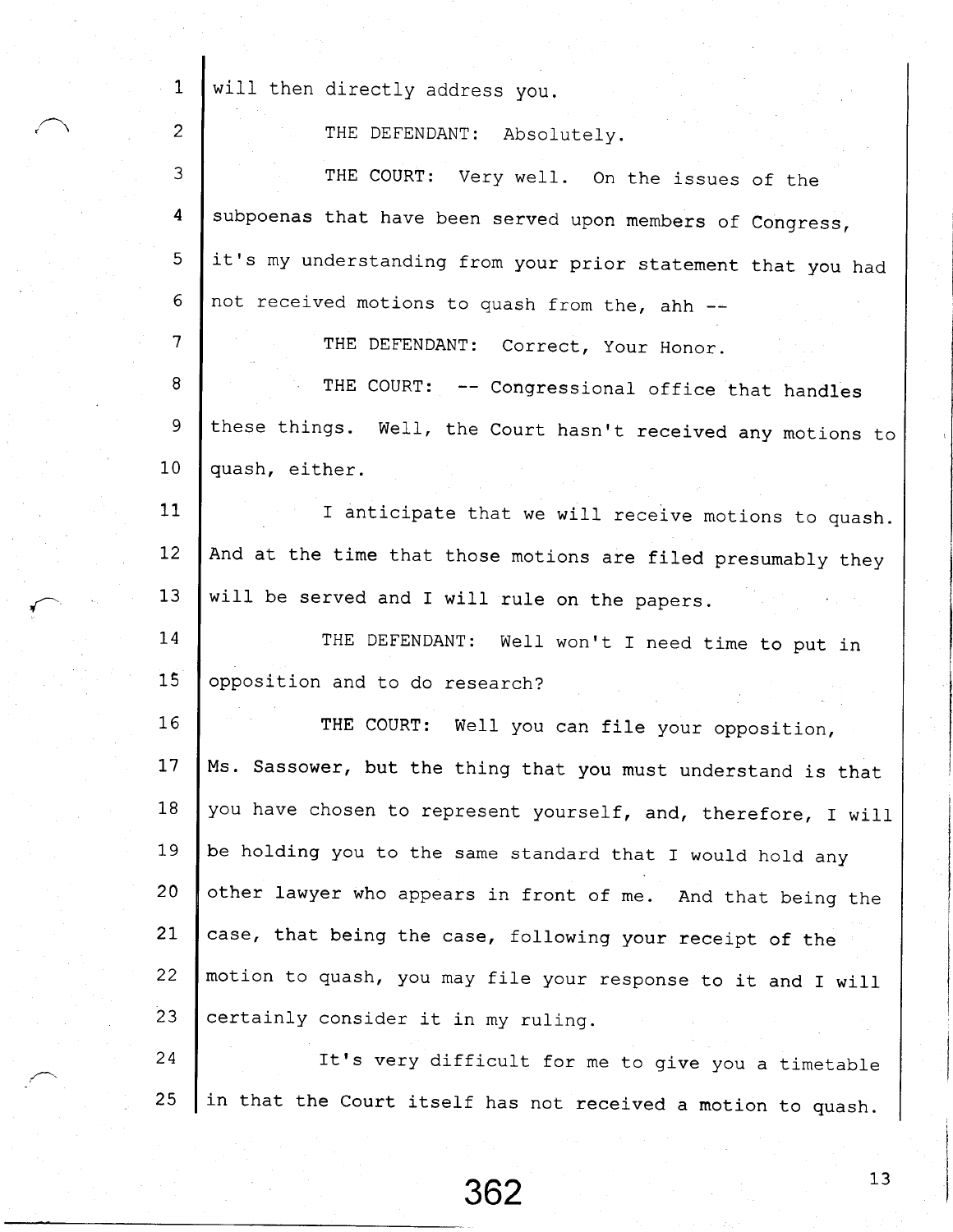| $\mathbf{1}$   | But the motion will be addressed prior to beginning the       |
|----------------|---------------------------------------------------------------|
| $\overline{c}$ |                                                               |
|                | trial.                                                        |
| 3              | THE DEFENDANT: Am I not correct in assuming that              |
| 4              | when motions are filed the adverse side has ten days?         |
| 5              | THE COURT: Well the --                                        |
| 6              | THE DEFENDANT: Isn't that the customary procedure?            |
| $\overline{7}$ | THE COURT: Unless, of course, the Court exercises             |
| 8              | its discretion and requires a shorter period.                 |
| 9              | THE DEFENDANT: Why would the Court do that when --            |
| 10             | in this case?                                                 |
| 11             | THE COURT: Well I would do it in this case because            |
| 12             | I have already reviewed the law in this case and I am waiting |
| 13             | to see what the motions hold.                                 |
| 14             | I don't need to review the law. What I need to see            |
| 15             | is your opposition.                                           |
| 16             | THE DEFENDANT:<br>That's right. And I would have ten          |
| 17             | days in which to --                                           |
| 18             | THE COURT: No. You would have the number of days              |
| 19             | that I will grant you given my discretion.                    |
| 20             | THE DEFENDANT:<br>$Well1$ --                                  |
| 21             | THE COURT: Ten days to respond is no right of                 |
| 22             | yours. The Court in its discretion may limit the number of    |
| 23             | days for response to any motion.                              |
| 24             | THE DEFENDANT: Well why would you not be --                   |
| 25             | THE COURT: Ms. Sassower?                                      |

 $363$ <sup>14</sup>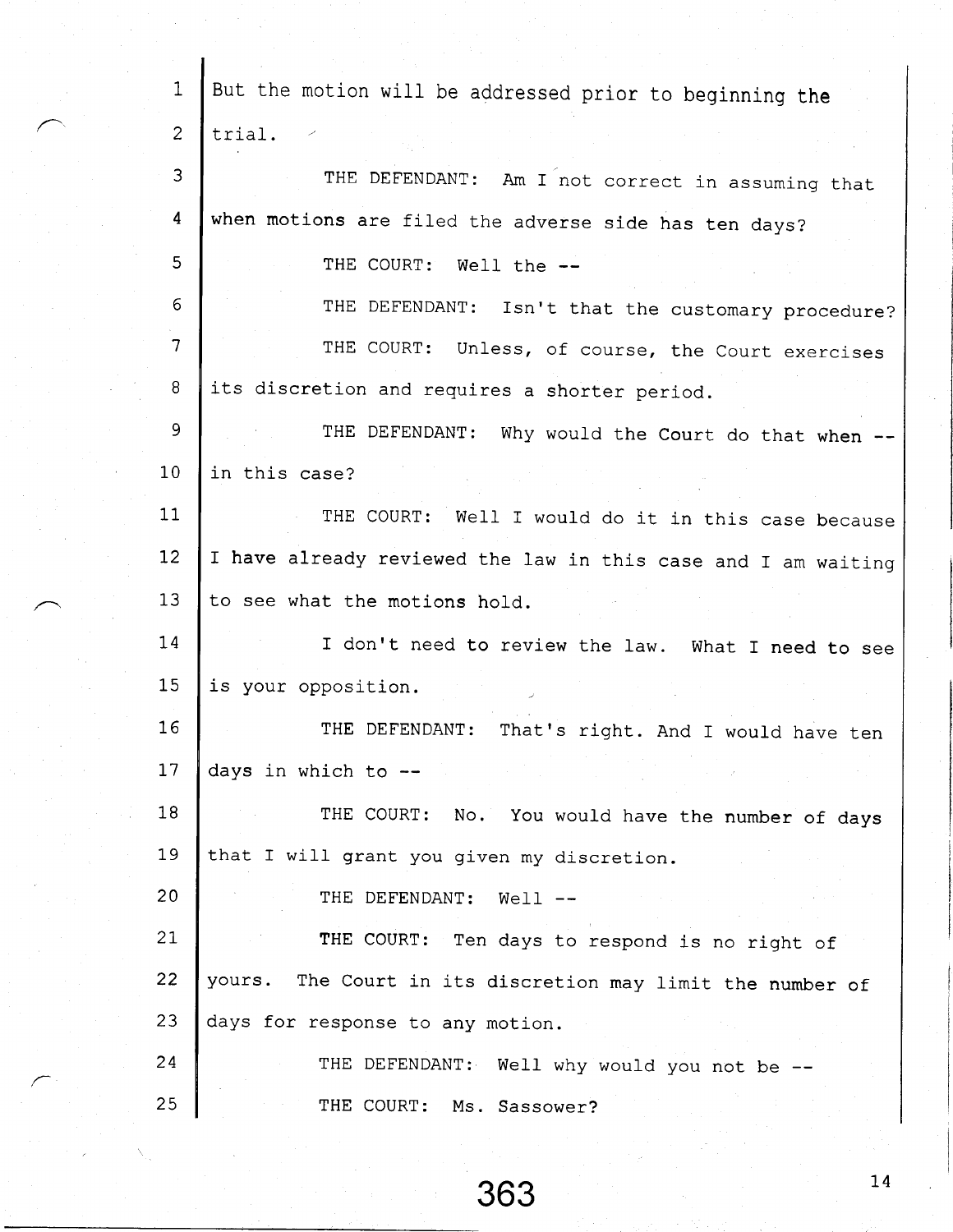1 2 3 4 5 6 7 8 9 1 0  $11$  $12$ 13  $14$  $15$ 1 6 I 7 1 8 1 9 2 0 2 I  $22 \overline{ }$ **23** 2 4 2 5 THE DEFENDANT: -- gracious in giving me as much time as necessary considering THE COURT: Because, Ms. Sassower --THE DEFENDANT:  $--$  I am not an attorney  $--$ THE COURT: -- shortly --THE DEFENDANT:  $--$  and this is a difficult area  $--$ THE COURT: -- shortly stated --THE DEFENDANT:  $--$  of law? THE COURT: -- given the nature of the subpoenas as I understand them and given the facts of the case as I understand them, there should not be  $--$  certainly shouldn't be a continuance of this trial predicated upon the inability to respond to the motions to quash. THE DEFENDANT: I haven't gotten the motions. THE COURT: Well  $--$ THE DEFENDANT: Are they going to give it to me at the eleventh hour? THE COURT: Have no idea. And if they do --THE DEFENDANT: Well maybe --THE COURT: And if they do we will address that issue then. THE DEFENDANT: Prior --THE COURT: But at this -- but at this point in time the ruling of this court is that upon receipt of the motion to quash you may file your opposition. If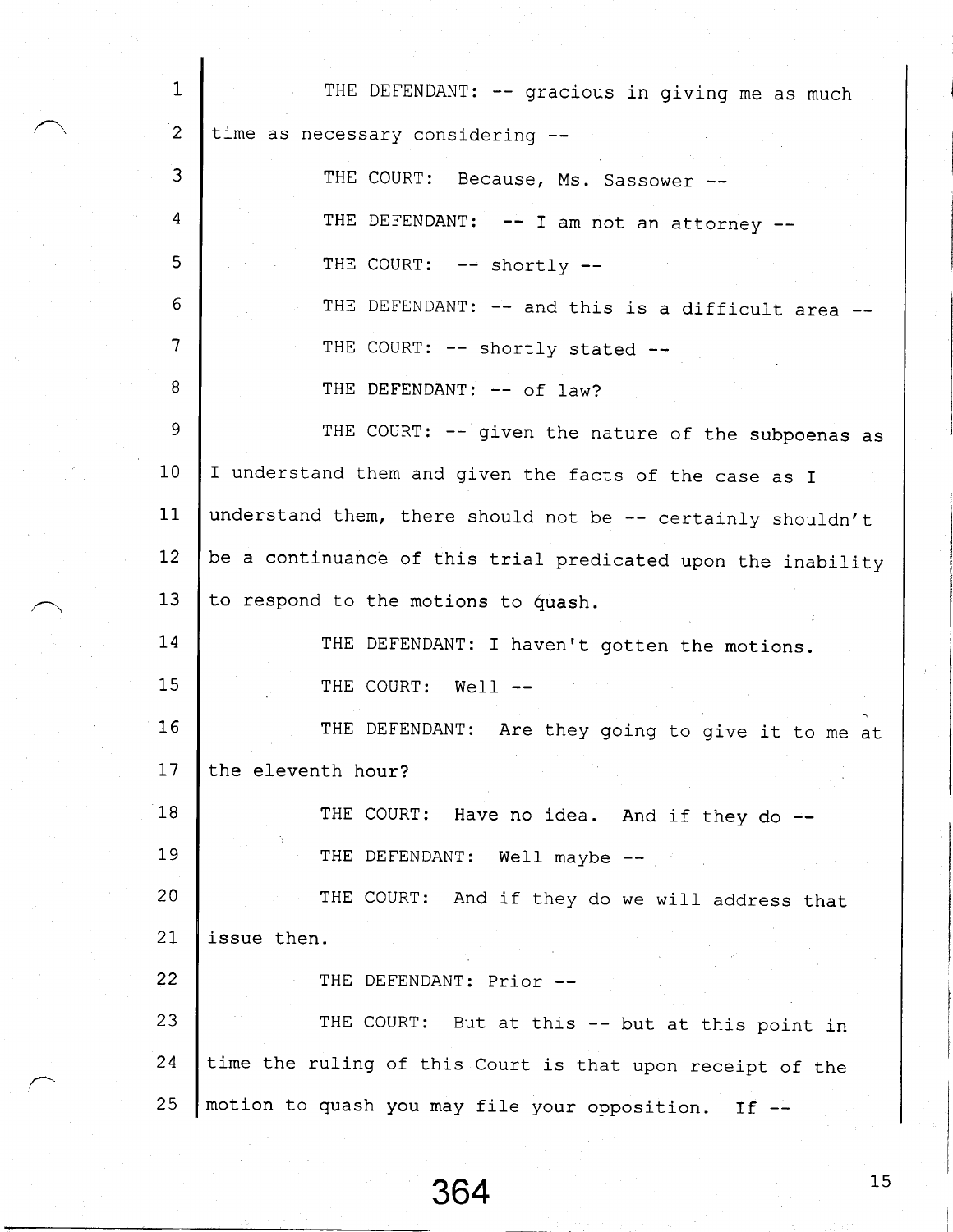Corrected Page

| 1               | THE DEFENDANT: Well I --                                      |
|-----------------|---------------------------------------------------------------|
| $\overline{2}$  | THE COURT: If -- if you receive the motions to                |
| 3               | quash on the eve of trial then you can certainly file a       |
| 4               | motion for emergency relief with the Court which I will       |
| 5               | consider. But at this juncture having no knowledge of when    |
| 6               | the motions will be filed but having an understanding that    |
| $\overline{7}$  | they will be filed, my ruling is simply that you will be      |
| 8               | permitted to respond.                                         |
| $\mathsf 9$     | THE DEFENDANT: Well since you've set time                     |
| 10              | parameters why didn't you set time parameters on the          |
| 11              | Government, set a date certain, by which they have to make    |
| 12              | their motion to quash?                                        |
| 13              | THE COURT: I have no jurisdiction --                          |
| 14              | THE DEFENDANT: Why wouldn't that be fair?                     |
| 15              | THE COURT: No, no, no. I have no authority over               |
| 16 <sub>1</sub> | the Congress, that body and their filing of their motion to   |
| 17 <sub>2</sub> | quash, and I'm not here to set any parameters in that regard. |
| 18              | I have no authority to order Congress when to pass            |
| 19              | a resolution that would then give their legal counsel the     |
| 20              | authority to file motions to quash. That is beyond my         |
| 21              | purview.                                                      |
| 22.             | THE DEFENDANT: Well would you agree, Your Honor,              |
| 23              | that setting a trial date --                                  |
| 24              | THE COURT: I wouldn't -- ma'am?                               |
| 25              | THE DEFENDANT: -- for a date that Congress is --              |

 $\overline{1}$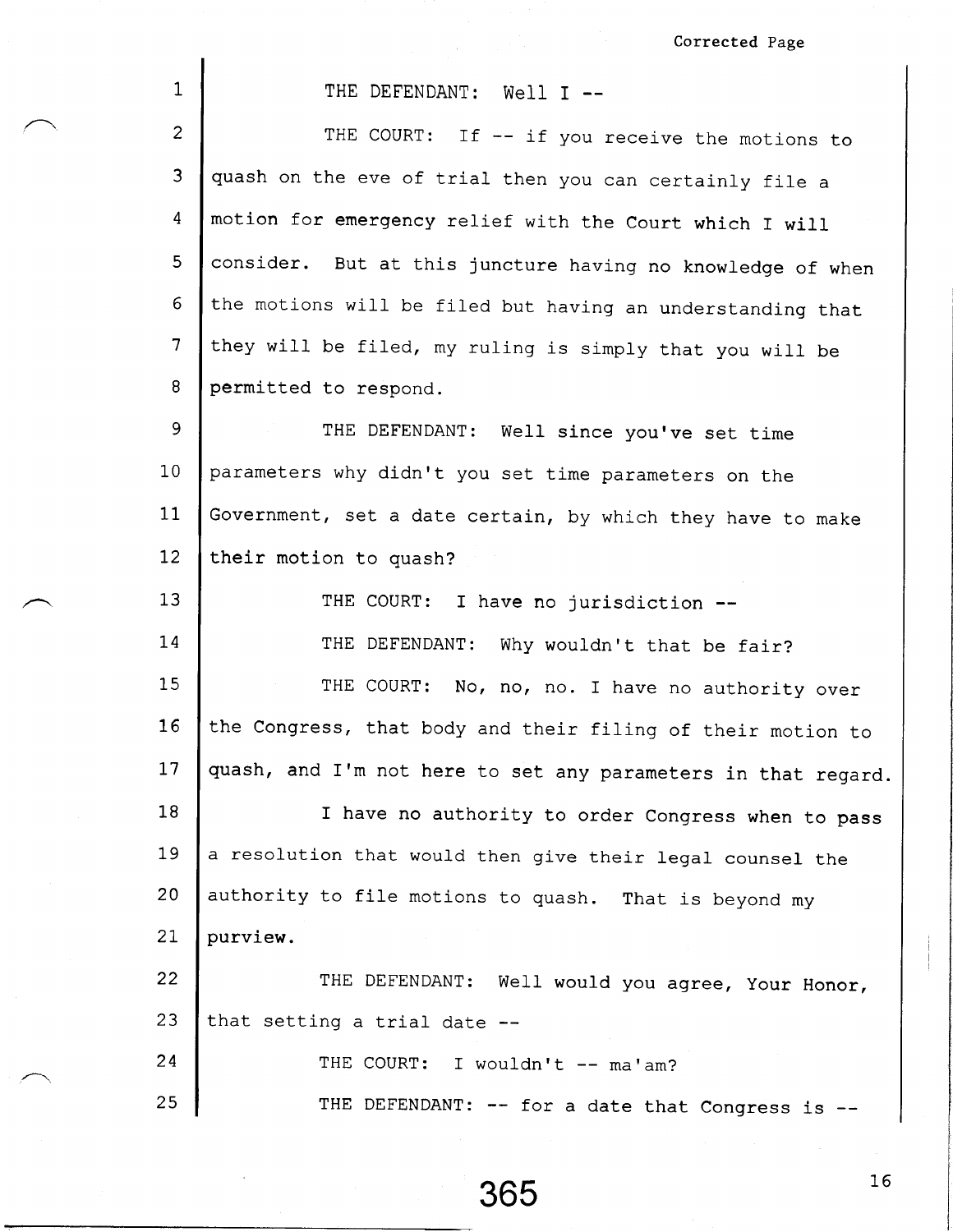| $\mathbf{1}$             | for a week that Congress is out of session means that the     |
|--------------------------|---------------------------------------------------------------|
| $\overline{c}$           | likelihood is that those Senators and their staff will not be |
| 3                        | available, will not be in town?                               |
| 4                        | THE COURT: I have absolutely no understanding of              |
| 5                        | what the Senators' availability will be or what the staff     |
| 6                        | members availability will be.                                 |
| $\overline{\mathcal{L}}$ | THE DEFENDANT: Well you have set --                           |
| 8                        | THE COURT: But I will --                                      |
| 9                        | THE DEFENDANT: -- the trial date --                           |
| 10                       | THE COURT: But I will --                                      |
| 11                       | THE DEFENDANT: -- contingent on the availability of           |
| 12                       | the Government witnesses, but, perhaps you should have also   |
| 13                       | concerned yourself with the availability of my witnesses.     |
| 14                       | THE COURT: Well --                                            |
| 15                       | THE DEFENDANT: And with resolution of the subpoena            |
| 16                       | issue. Unless you prejudged it.                               |
| 17                       | THE COURT: Well if you, in fact, have dates                   |
| 18                       | certain for the appearance of the witnesses that you have     |
| 19                       | subpoenaed then I will entertain that information right now.  |
| 20                       | But my -- my guess is that you don't, and, therefore, to      |
| 21                       | challenge this Court on its handling of your witnesses is, in |
| 22                       | fact, a misstatement. These are witnesses that you are        |
| 23                       | choosing to call, but whether or not they will provided       |
| 24                       | testimony favorable to your case is something entirely        |
| 25                       | different.                                                    |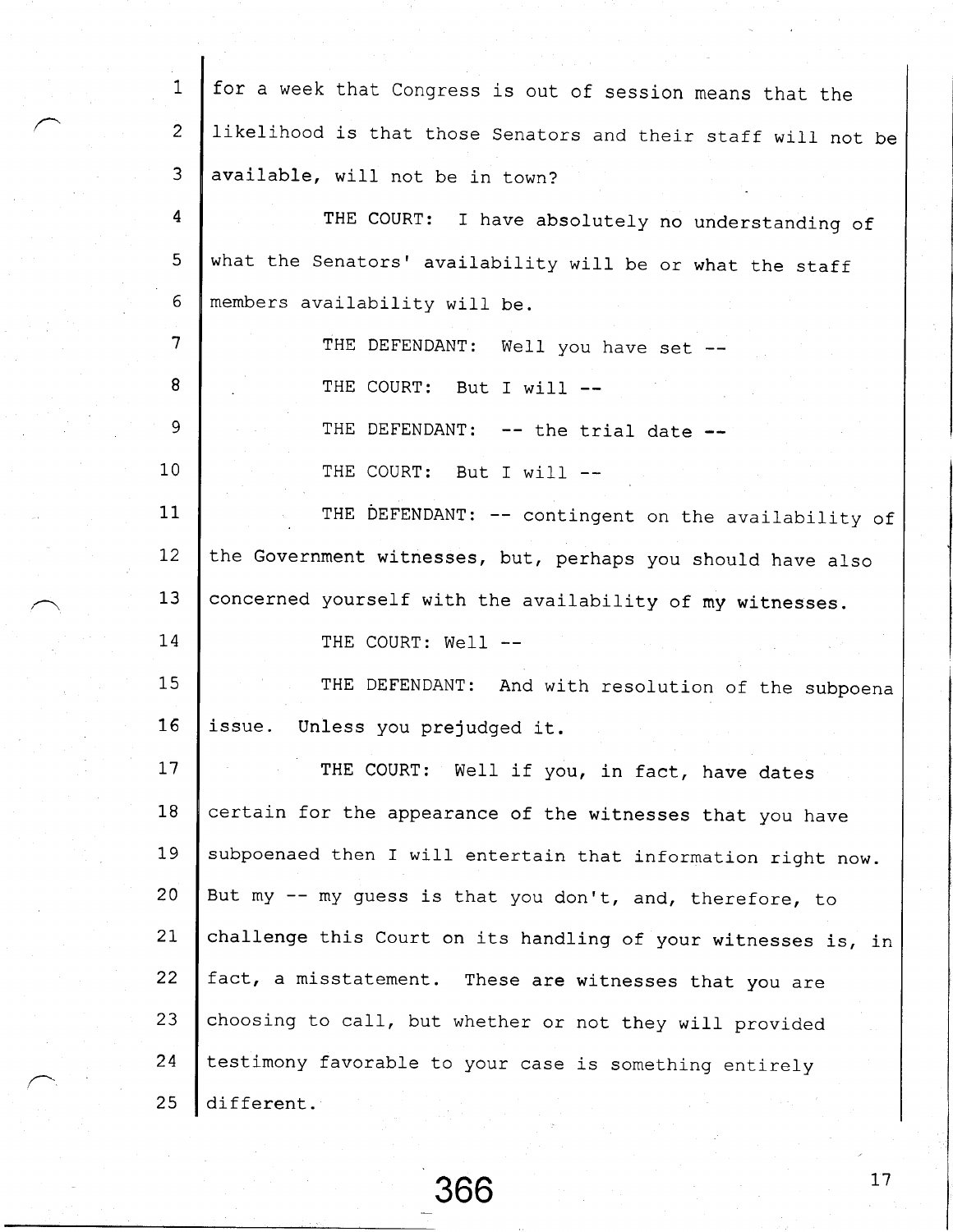1 2 3 4 THE DEFENDANT: Well have I not been deprived of my rightful Discovery? As established by my October 30th motion, it would be evident that their testimony could only be favorable to me.

 $\overline{5}$ 6 7 8 9 1 0 11 THE COURT: Well one thing is very clear, we will not be re-treading the ground of prior Discovery. You haven't been wrongfully deprived of anything. I've reviewed this jacket. I've reviewed the prior orders in this case. You have -- you have been provided with the Discovery that prior judges who've sat this case, and with me who ruled'on the issue of Discovery, have found that you were entitled to.

 $12<sup>°</sup>$ 13 L 4 The issue on additional Discovery or Discovery that you thought you were entitled to is a non-issue now. There is no outstanding Discovery here.

1 5

THE DEFENDANT: The only judge --

1\_6  $17$ 1 8  $19$ 2 0  $21$  $22$ 2 3 2 4 2 5 THE COURT: The only issue that we are now addressing is the issue of the motion to quash subpoenas. And my ruling is that, following its receipt you may file an opposition or any other response that you determine appropriate. If in your judgment you consider it to be  $-$ the motions to quash filed on the eve of trial, and, therefore, believe emergency relief to be appropriate, you may file that motion with the Court and I will consider it. THE DEFENDANT: Yes. I am aware of how Your Honor considers motions. However, I will apprise the Court that I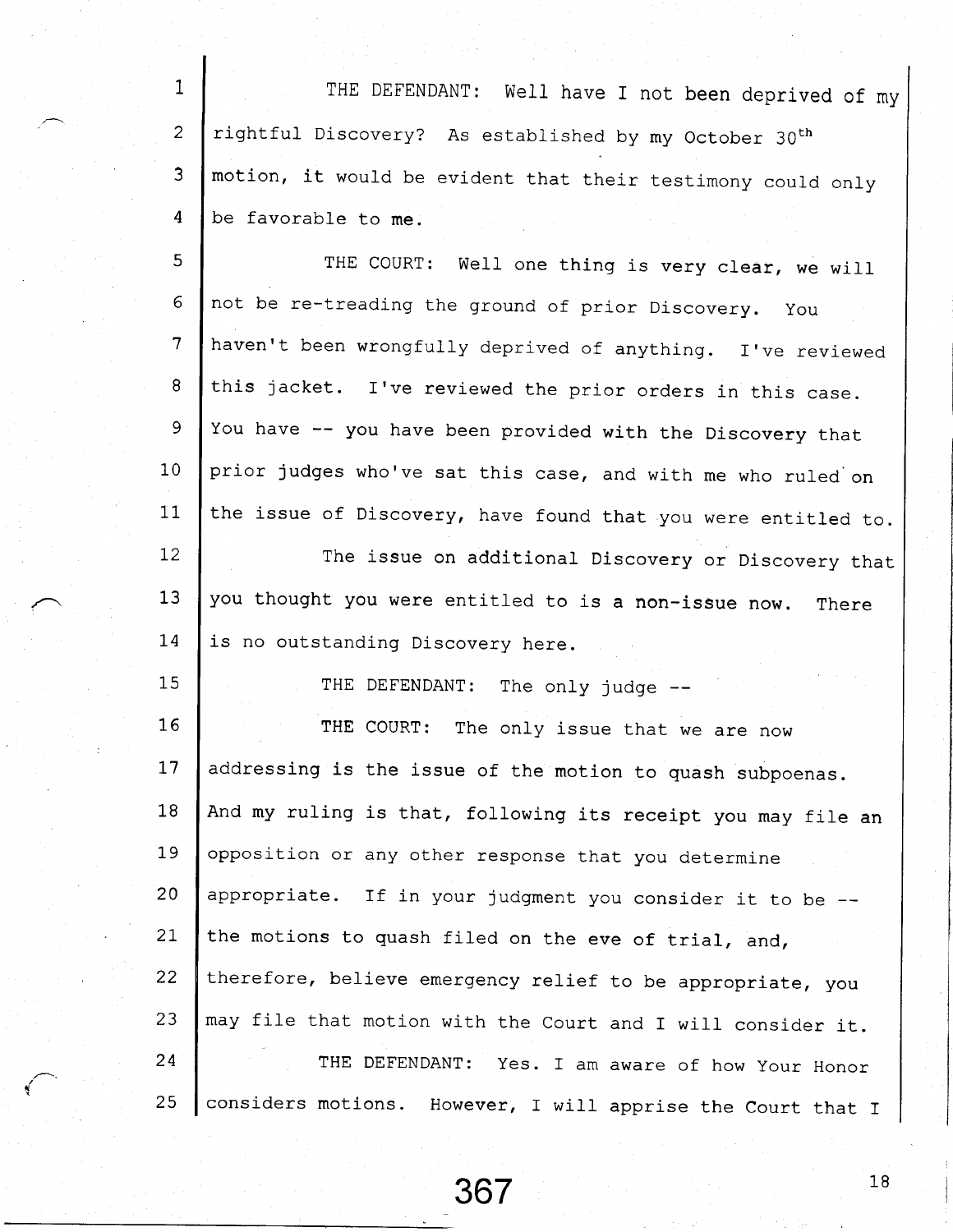| $\mathbf{1}$    | am one person, I am not an attorney, I cannot prepare for    |
|-----------------|--------------------------------------------------------------|
| $\overline{2}$  | trial, prepare voir dire questions, prepare the other issues |
| 3               | that you have indicated have to be addressed, also research  |
| 4               | the law for the opposition for a motion to quash and then if |
| 5 <sub>1</sub>  | it's untimely file an emergency relief application, I'm      |
| 6               | sorry, Your Honor, I will have to apprise the Court that you |
| 7               | are placing upon me a burden that I cannot -- an attorney    |
| 8               | couldn't address this. But not -- but a non-lawyer certainly |
| 9               | cannot.                                                      |
| 10 <sub>1</sub> | THE COURT: It was your --                                    |
| 11              | THE DEFENDANT: Assuredly, I would also indicate              |
| 12              | that my attorney has never addressed a motion to quash as I  |
| 13              | understand it, is totally unfamiliar with that area of the   |
| 14              | law, so I will not even have the benefit of his guidance.    |
| 15 <sub>1</sub> | THE COURT: None of which, none of which is my                |
| 16              | problem, Ms. Sassower. You --                                |
| 17              | THE DEFENDANT: It should be.                                 |
| 18              | THE COURT: You exercised your rights under                   |
| 19              | 28 USC Section 1654, in representing yourself. And in doing  |
| 20              | so, I will hold you to the same standard as anyone else who  |
| 21              | represents themselves.                                       |
| 22              | THE DEFENDANT: The time restrictions                         |
| 23              | THE COURT: You --                                            |
| 24              | THE DEFENDANT: -- would be unfair for an attorney.           |
| 25              | THE COURT: -- made -- you made the effort a minute           |

t,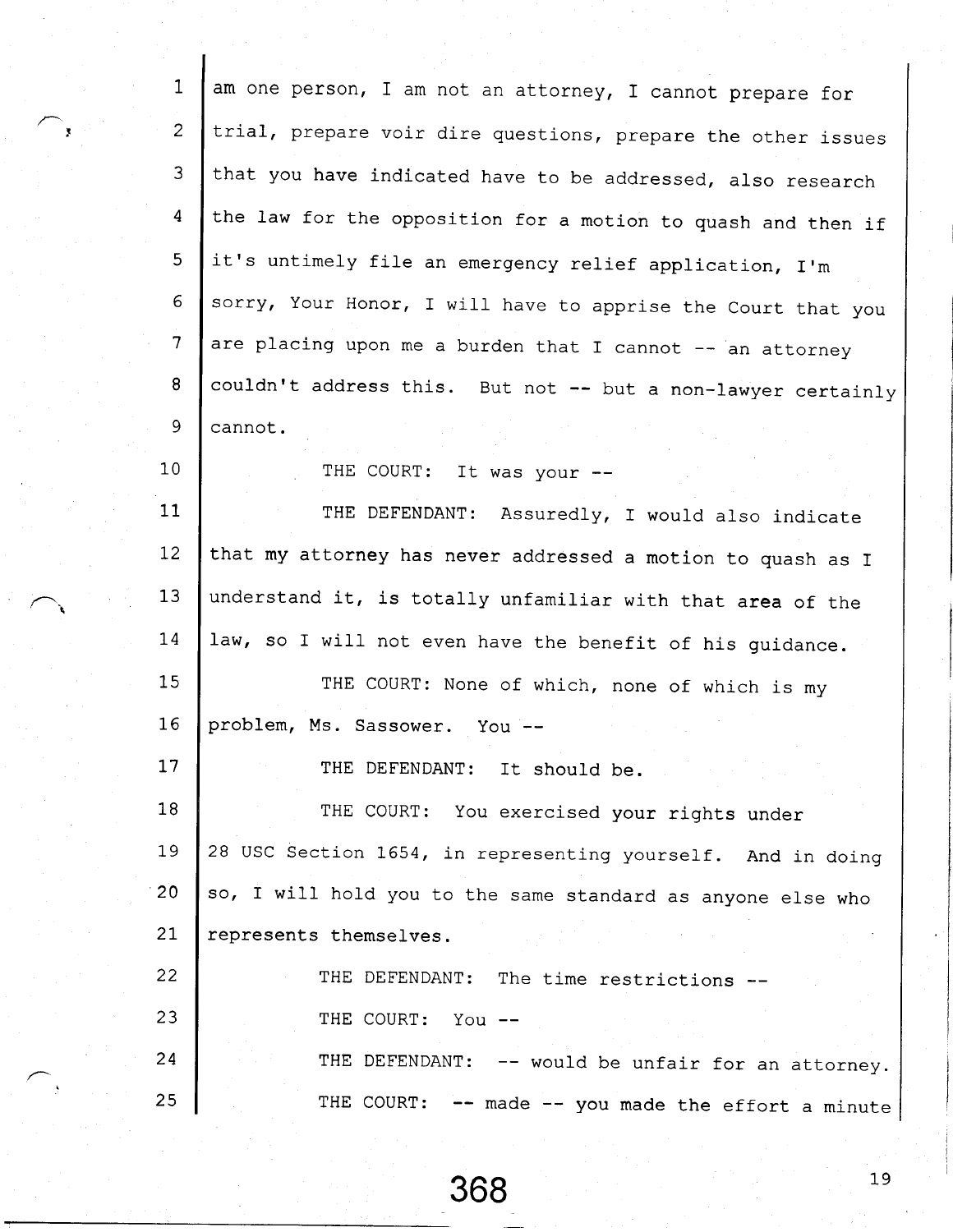| 1              | ago to tell me as a sitting judge that I should address you.  |
|----------------|---------------------------------------------------------------|
| $\overline{c}$ | That Mr. Goldstone is only your attorney-advisor.             |
| $\overline{3}$ | THE DEFENDANT: Correct.                                       |
| 4              | THE COURT: Therefore I'm telling you that the                 |
| 5              | burden that you now shoulder is the same burden as any lawyer |
| 6              | who would stand in your shoes.                                |
| 7              | THE DEFENDANT: That would be an oppressive burden             |
| 8              | on an attorney.                                               |
| 9              | THE COURT: Well then --                                       |
| 10             | THE DEFENDANT: Quite apart from a Pro Se.                     |
| 11             | THE COURT: Ms. Sassower, I --                                 |
| 12             | THE DEFENDANT: Now --                                         |
| 13             | THE COURT: Ms. Sassower, on the issue of the                  |
| 14             | motions to quash and on any response thereto, and on any      |
| 15             | emergency motion that you may feel necessary to file, I've    |
| 16             | ruled. That issue is no longer open for discussion.           |
| 17             | THE DEFENDANT: This Court is without jurisdiction             |
| 18             | to make any rulings, and that is the --                       |
| 19             | THE COURT: Ms. -- Ms.                                         |
| 20             | THE DEFENDANT:<br>-- basis for a motion which I will          |
| 21             | be                                                            |
| 22             | THE COURT: Ms. Sassower?                                      |
| 23             | THE DEFENDANT: -- filing today.                               |
| 24             | THE COURT: Ms. Sassower, the Court is not hearing             |
| 25             | any motion on your lack of jurisdiction argument.             |

'I

369<sup>20</sup>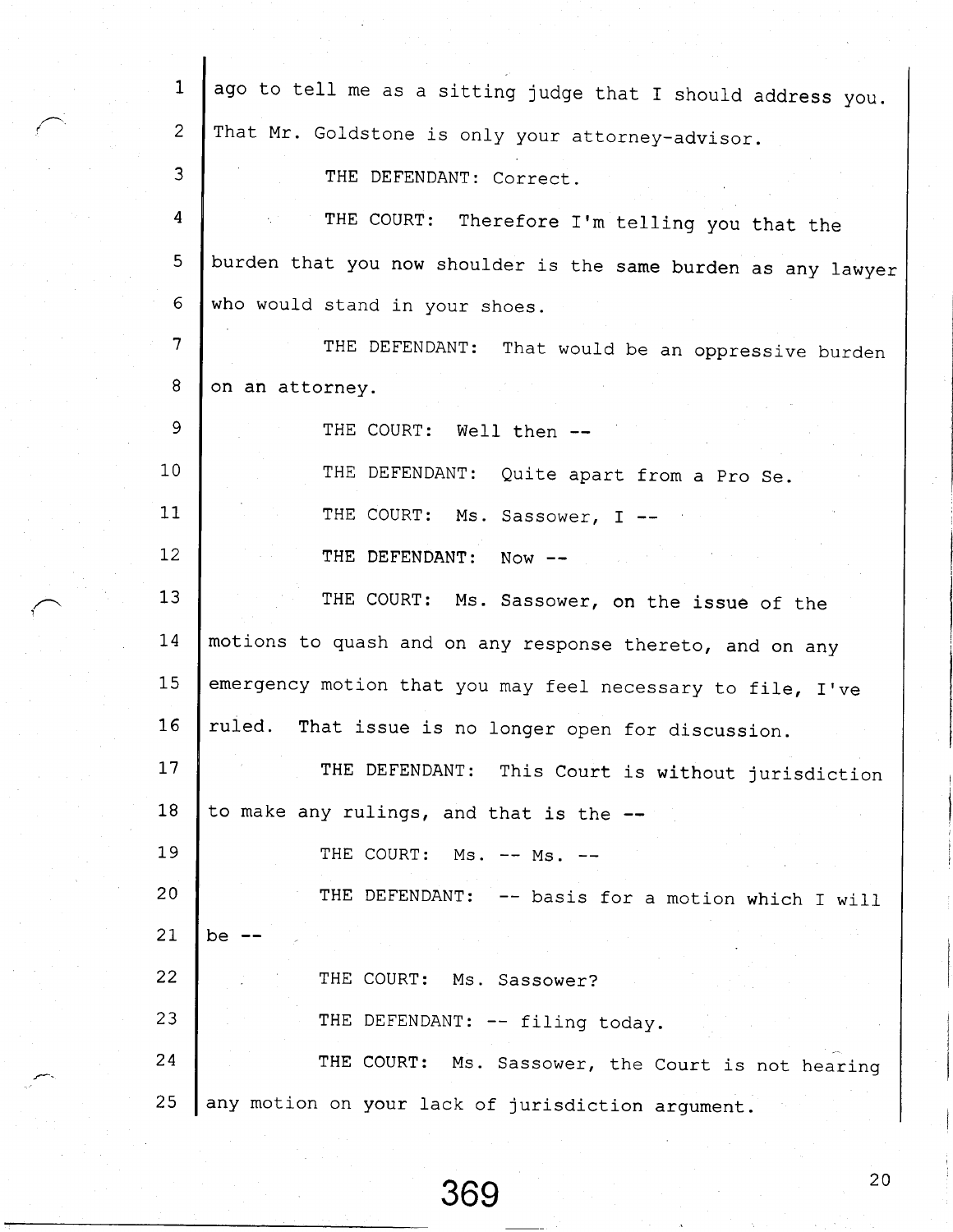THE DEFENDANT: Ahh --

1

2

THE COURT: I believe that we have --

3 4 6 6 THE DEFENDANT: There's both a lack of jurisdiction as to this Court and entitlement to move this case to the u.s. District court for the District of columbia pursuant to D.C. Code 10-503.18.

7  $8<sup>1</sup>$ 9 1 0  $11$  $12<sup>2</sup>$ 1 3 7 4 15 THE COURT: Very well. And I look forward -- I look forward to reading your papers and to reviewing any Government response to those papers. But until then not only does this Court have jurisdiction, but this judge will be the judge handling the trial. The trial will go forth on April 12<sup>th</sup>. And unless there is anything further with regard to the actual trial, or the preliminary matters that we could reasonably anticipate prior to trial, then I believe that we're done here.

I 6 17 1 8 I 9  $20$  $21$  $22 \overline{c}$ 23 2 4 2 5 THE DEFENDANT: I would just point out that I am expecting if this  $--$  and I have requested here in this motion, to bring over a mandamus and prohibition against THE COURT: Very well. I will --THE DEFENDANT: -- against this Court. THE COURT: I will  $-$  I don't need to hear your argument about that. Simply -- THE DEFENDANT: And I --THE COURT:  $--$  file  $--$ THE DEFENDANT:  $--$  am asking for a stay of trial  $--$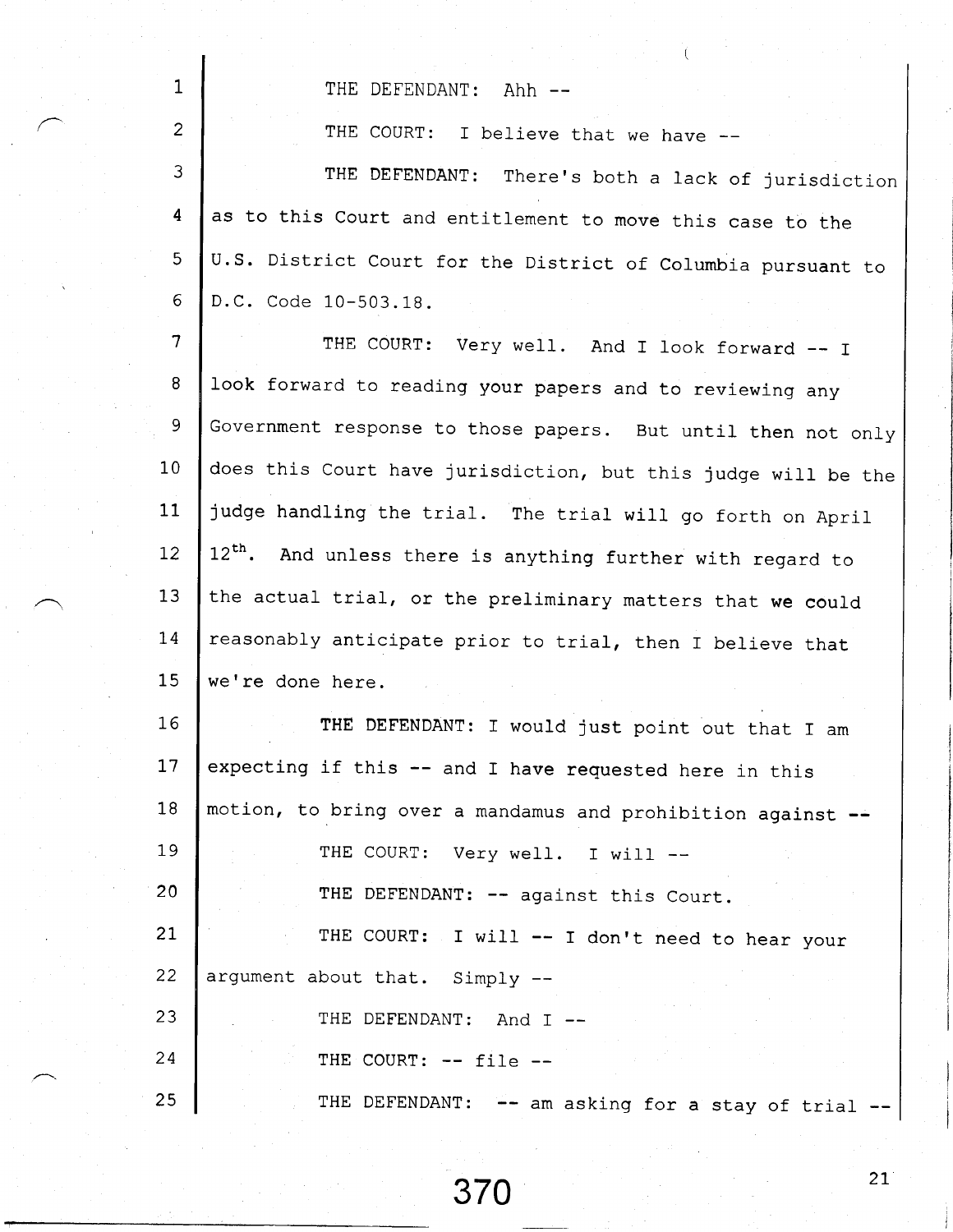1 THE COURT: File the document. 2 THE DEFENDANT:  $--$  to review this Court's  $--$ 3 THE COURT: File the document. 4 THE DEFENDANT: -- demonstrated actual bias. 6 THE COURT: File the document. I have already addressed the bias issue 6 7 THE DEFENDANT: No you have not, Your Honor. 8 THE COURT: -- once before. 9 THE DEFENDANT: The relevant law is Superior Court Civil Procedure Rule 63-I, which expressly says, "That when a 1 0 sufficient affidavit of bias and prejudice has been filed,  $11$ the judge has  $-$  cannot proceed further." Now you were  $12<sup>2</sup>$ 1 3 THE COURT: Ms. Sassower --I 4 THE DEFENDANT: You were bound under --1 5 THE COURT: Ms. Sassower --L 6 THE DEFENDANT:  $--$  that law  $--$ THE COURT: This issue -- this issue will not, now 1.7 1 8  $19$ THE DEFENDANT:  $--$  to take no further action  $--$ THE COURT: This issue  $--$  this issue will not, now, 2 0  $21$ be heard. This case -- $22 \overline{ }$ THE DEFENDANT: Okav. 23 THE COURT: -- unless there is a preliminary trial matter we're done with this hearing.  $24$ Is there anything further from the Government? 2 5

 $371$   $22$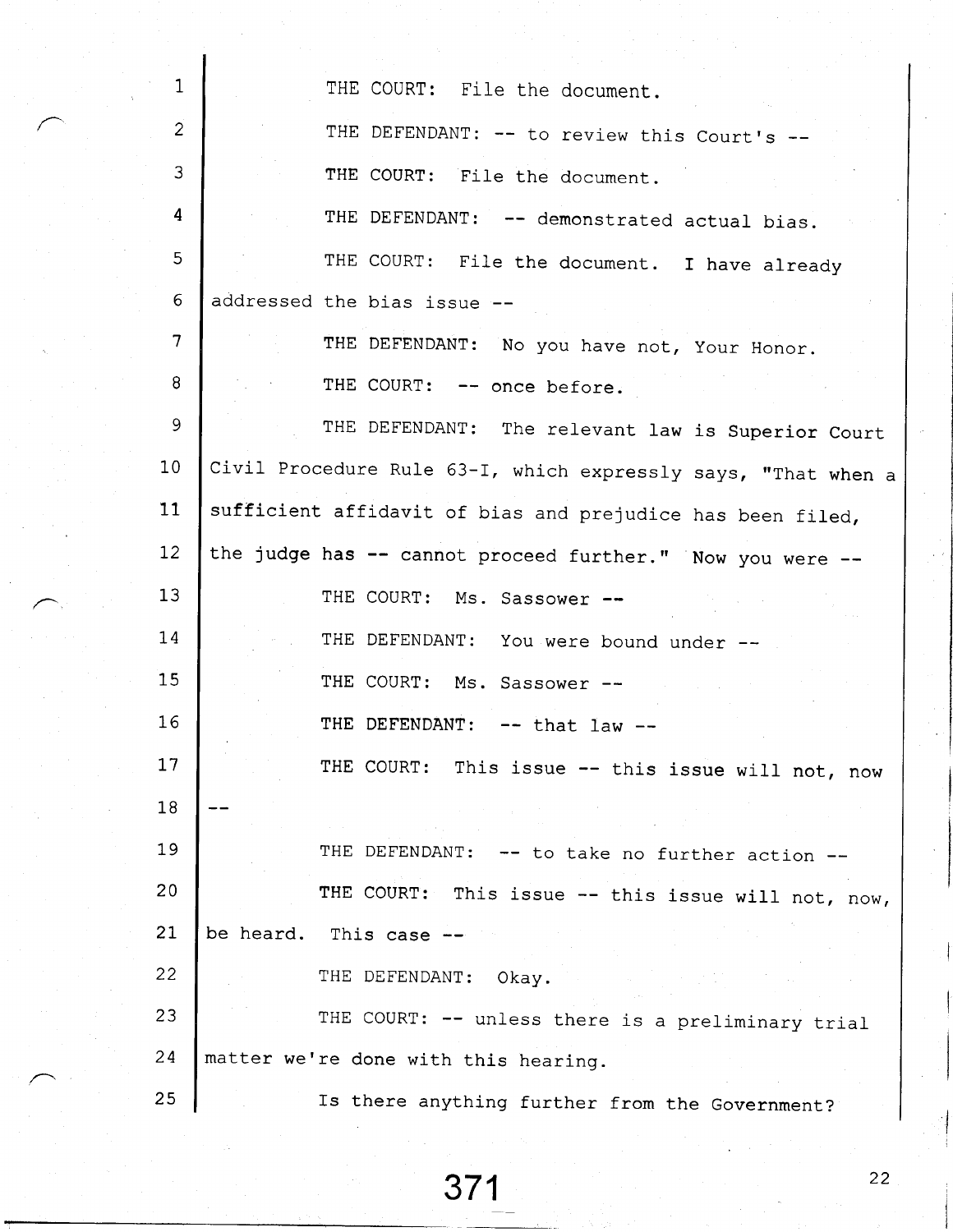| $\mathbf 1$     | MS. LIU: Your Honor, just one thing. With respect                         |
|-----------------|---------------------------------------------------------------------------|
| $\overline{2}$  | to the list of preliminary matters, we will exchange those                |
| 3               | with the -- with each other, as well as serving them on the               |
| $\overline{4}$  | Court; right?                                                             |
| 5               | THE COURT: Correct. That's right.                                         |
| 6               | MS. LIU: Thank you.                                                       |
| $\overline{7}$  | THE COURT: Very well. I believe --                                        |
| 8               | THE DEFENDANT: I will --                                                  |
| 9               | THE COURT: -- that we are done here. Thank you                            |
| 10              | very much. The Court will be in recess for about ten minutes              |
| 11              | at which point and time we will proceed with our afternoon                |
| 12 <sup>2</sup> | trial.                                                                    |
| 13 <sup>7</sup> | THE DEFENDANT: Did you want me to file this and                           |
| 14              | have them send it up to you, Your Honor?                                  |
| 15              | THE COURT: You should understand the Court                                |
| 16              | proceedings. You can take care of that in the way that you                |
| 17              | see fit.                                                                  |
| 18              | THE DEPUTY CLERK: Ms. Sassower, your case is                              |
| 19              | continued for trial on April the 12 <sup>th</sup> . If you fail to appear |
| 20              | on April the 12 <sup>th</sup> a warrant will issue for your arrest.<br>If |
| 21              | you're convicted of failing to appear, you face 180 days in               |
| 22              | jail, a thousand dollar fine or both, and that's for your                 |
| 23              | failing to appear. Ms. Sassower, do you understand the                    |
| 24              | warning that you've been given for failing to appear?                     |
| 25              | THE DEFENDANT: I do, indeed. It could have been                           |

 $372$   $23$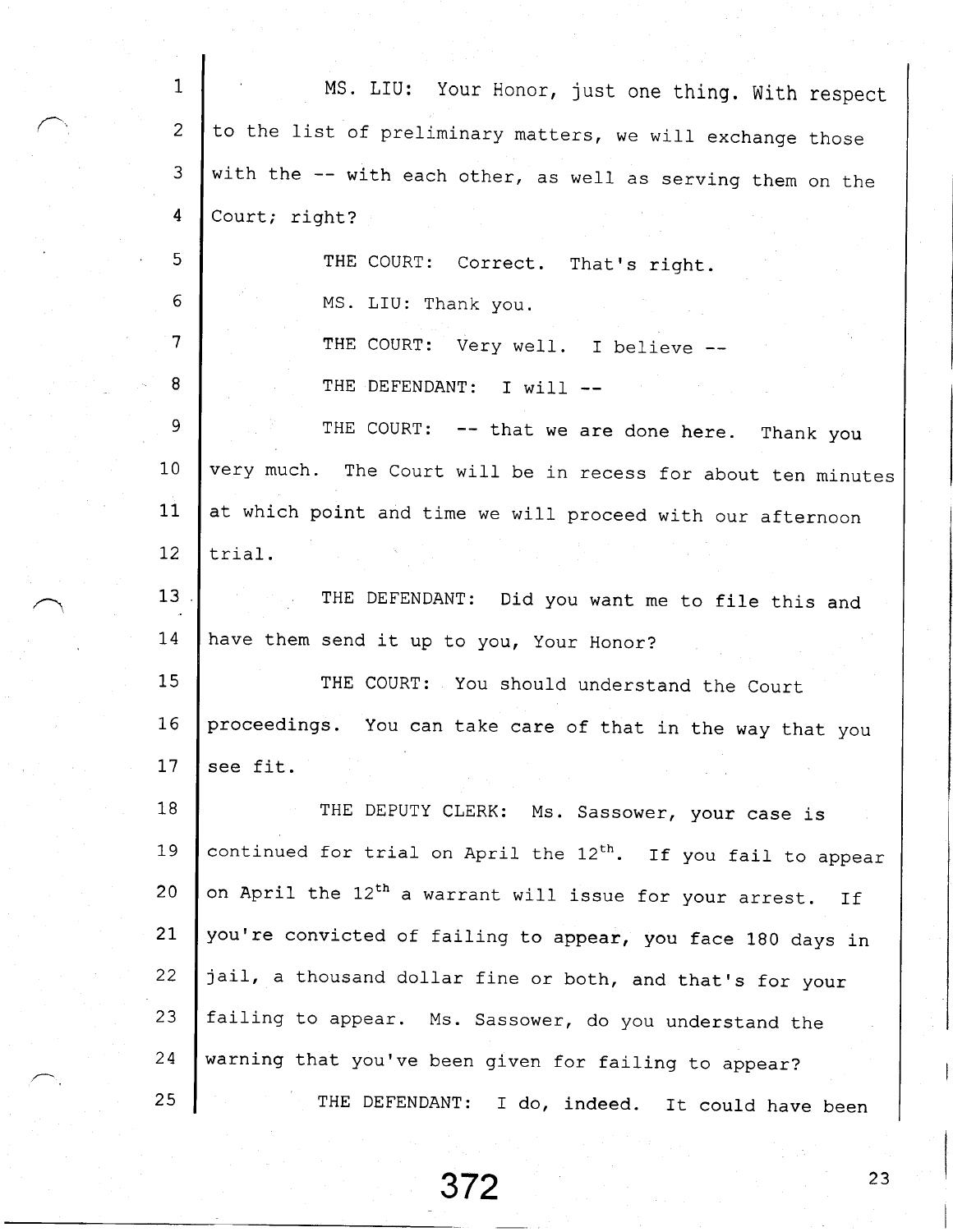| $\mathbf{1}$            | given on by phone (phonetic).                     |
|-------------------------|---------------------------------------------------|
| $\overline{c}$          | THE DEPUTY CLERK: Excuse me. Ms. Sassower, you    |
| $\mathfrak{Z}$          | need to step over and sign your notice to return. |
| $\overline{\mathbf{4}}$ | THE DEFENDANT: As all these proceedings.          |
| 5                       | (Thereupon, the proceedings were concluded.)      |
| $\epsilon$              |                                                   |
| $\overline{7}$          |                                                   |
| $\bf 8$                 |                                                   |
| $\overline{9}$          |                                                   |
| $10\,$                  |                                                   |
|                         |                                                   |
| 11                      |                                                   |
| 12                      |                                                   |
| 13                      |                                                   |
| $14\,$                  |                                                   |
| 15                      |                                                   |
| 16                      |                                                   |
| 17                      |                                                   |
| 18                      |                                                   |
| 19                      |                                                   |
| 20                      |                                                   |
| 21                      |                                                   |
| 22                      |                                                   |
| 23                      |                                                   |
| 24                      |                                                   |
|                         |                                                   |
| 25                      |                                                   |
|                         |                                                   |

 $\mathbf{I}$